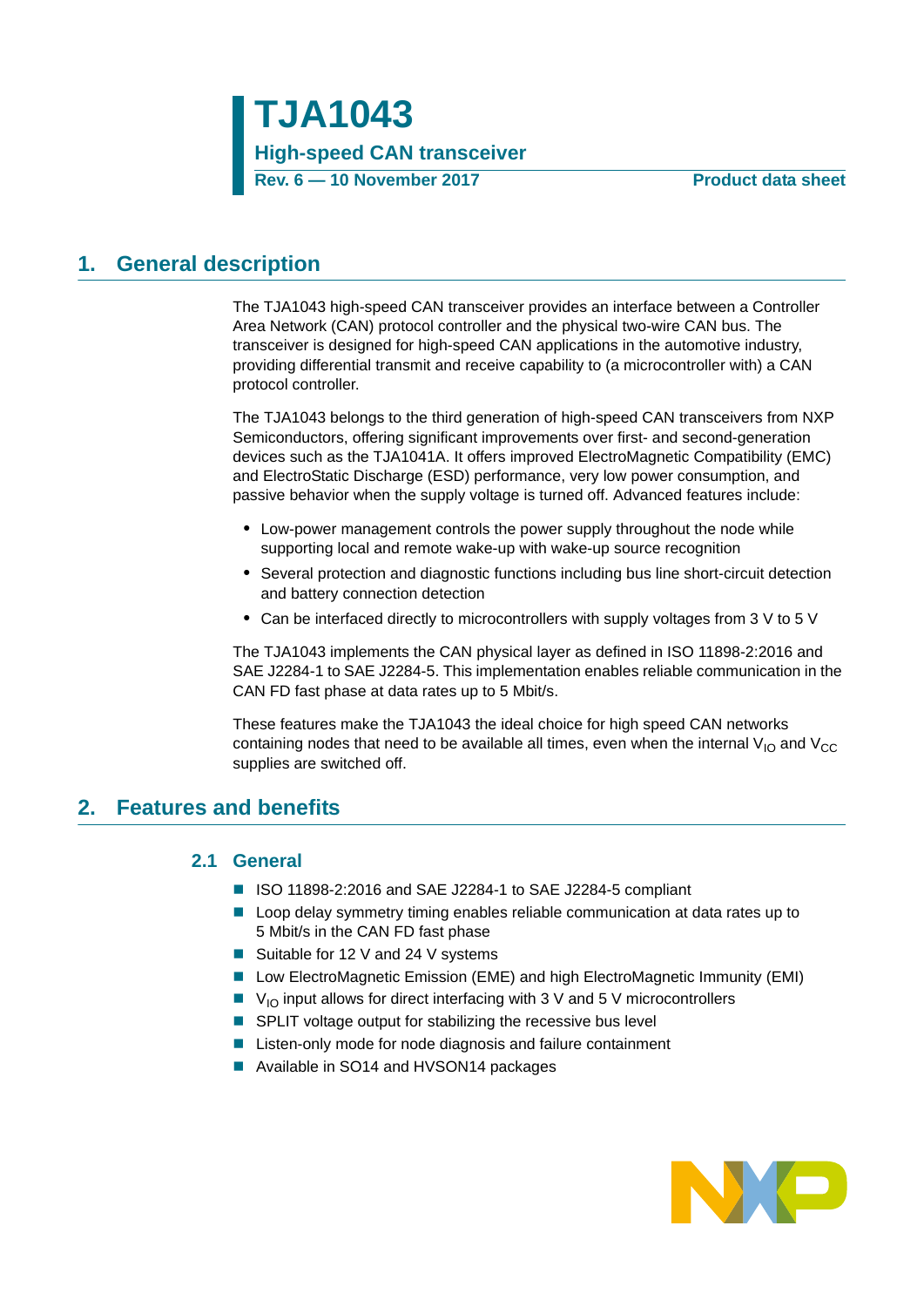- Leadless HVSON14 package (3.0 mm  $\times$  4.5 mm) with improved Automated Optical Inspection (AOI) capability
- AEC-Q100 qualified
- Dark green product (halogen free and Restriction of Hazardous Substances (RoHS) compliant)

#### <span id="page-1-0"></span>**2.2 Low-power management**

- Very low current Standby and Sleep modes, with local and remote wake-up
- Capability to power down the entire node while supporting local, remote and host wake-up
- Wake-up source recognition
- **Transceiver disengages from the bus (zero load) when**  $V_{BAT}$  **absent**
- $\blacksquare$  Functional behavior predictable under all supply conditions

### <span id="page-1-1"></span>**2.3 Protection and diagnosis (detection and signalling)**

- $\blacksquare$  High ESD handling capability on the bus pins
- Bus pins and  $V_{BAT}$  protected against transients in automotive environments
- **Transmit Data (TXD) dominant time-out function with diagnosis**
- TXD-to-RXD short-circuit handler with diagnosis
- $\blacksquare$  Thermal protection with diagnosis
- **Undervoltage detection and recovery on pins**  $V_{CC}$ **,**  $V_{IO}$  **and**  $V_{BAT}$
- $\blacksquare$  Bus line short-circuit diagnosis
- Bus dominant clamping diagnosis
- Cold start diagnosis (first battery connection)

### <span id="page-1-2"></span>**3. Quick reference data**

| Table 1. | <b>Quick reference data</b> |  |
|----------|-----------------------------|--|
|----------|-----------------------------|--|

| Symbol          | <b>Parameter</b>                                  | <b>Conditions</b>                                             | Min | <b>Typ</b> | <b>Max</b>  | <b>Unit</b> |
|-----------------|---------------------------------------------------|---------------------------------------------------------------|-----|------------|-------------|-------------|
| $V_{\rm CC}$    | supply voltage                                    |                                                               | 4.5 |            | 5.5         | V           |
| V <sub>IO</sub> | supply voltage on pin $V_{10}$                    |                                                               | 2.8 |            | 5.5         | V           |
| $V_{uvd(VCC)}$  | undervoltage detection voltage on<br>pin $V_{CC}$ |                                                               | 3   | 3.5        | 4.3         | V           |
| $V_{uvd(VIO)}$  | undervoltage detection voltage on<br>pin $V_{10}$ | $V_{BAT}$ or $V_{CC}$ > 4.5 V                                 | 0.8 | 1.8        | 2.5         | V           |
| $I_{\rm CC}$    | supply current                                    | Normal mode; bus dominant                                     | 30  | 48         | 65          | mA          |
|                 |                                                   | Normal or Listen-only mode; bus recessive                     | 3   | 6          | 9           | mA          |
|                 |                                                   | Standby or Sleep mode                                         | 0   | 0.75       | $ 2\rangle$ | μA          |
| $I_{IO}$        | supply current on pin $V_{10}$                    | Normal mode; $V_{TXD} = 0$ V (dominant)                       |     | 150        | 500         | μA          |
|                 |                                                   | Normal or Listen-only mode; $V_{TxD} = V_{1Q}$<br>(recessive) | 0   |            | 14          | μA          |
|                 |                                                   | Standby or Sleep mode                                         | 0   |            | 14          | μA          |
| <b>VESD</b>     | electrostatic discharge voltage                   | IEC 61000-4-2 at pins CANH and CANL                           | -8  |            | +8          | kV          |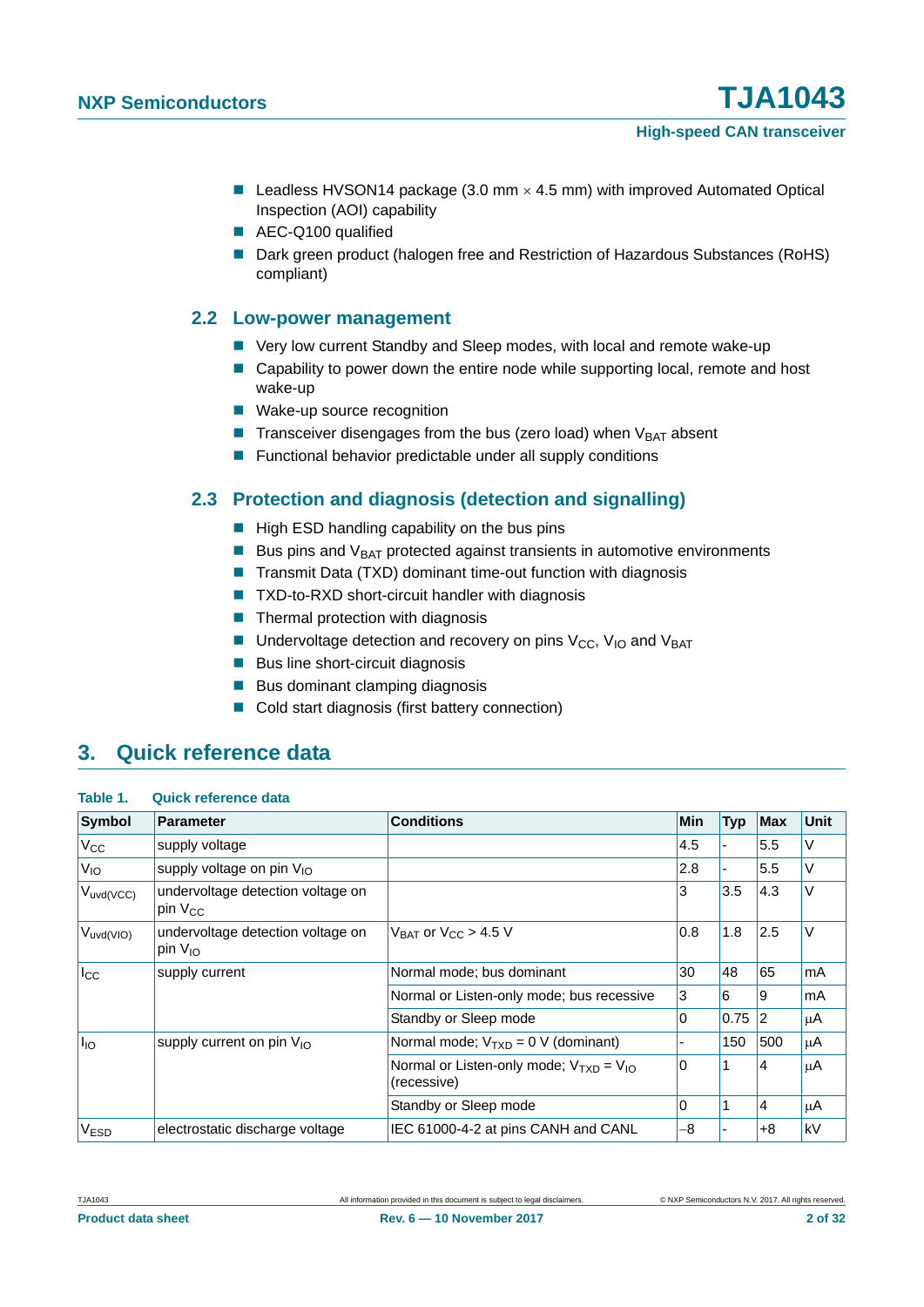| Table 1.          | Quick reference data  continued |                   |       |     |            |             |
|-------------------|---------------------------------|-------------------|-------|-----|------------|-------------|
| Symbol            | Parameter                       | <b>Conditions</b> | Min   | Typ | <b>Max</b> | Unit        |
| V <sub>CANH</sub> | voltage on pin CANH             |                   | $-58$ |     | $+58$      |             |
| V <sub>CANL</sub> | voltage on pin CANL             |                   | -58   |     | $+58$      |             |
| $T_{vi}$          | virtual junction temperature    |                   | $-40$ |     | $+150$     | $^{\circ}C$ |

# <span id="page-2-0"></span>**4. Ordering information**

#### **Table 2. Ordering information**

| Type number     | Package          |                                                                                                                          |                |  |
|-----------------|------------------|--------------------------------------------------------------------------------------------------------------------------|----------------|--|
|                 | <b>Name</b>      | <b>Description</b>                                                                                                       | <b>Version</b> |  |
| <b>TJA1043T</b> | SO <sub>14</sub> | plastic small outline package; 14 leads; body width 3.9 mm                                                               | SOT108-1       |  |
| TJA1043TK       | HVSON14          | plastic, thermal enhanced very thin small outline package; no leads;<br>14 terminals; body $3 \times 4.5 \times 0.85$ mm | SOT1086-2      |  |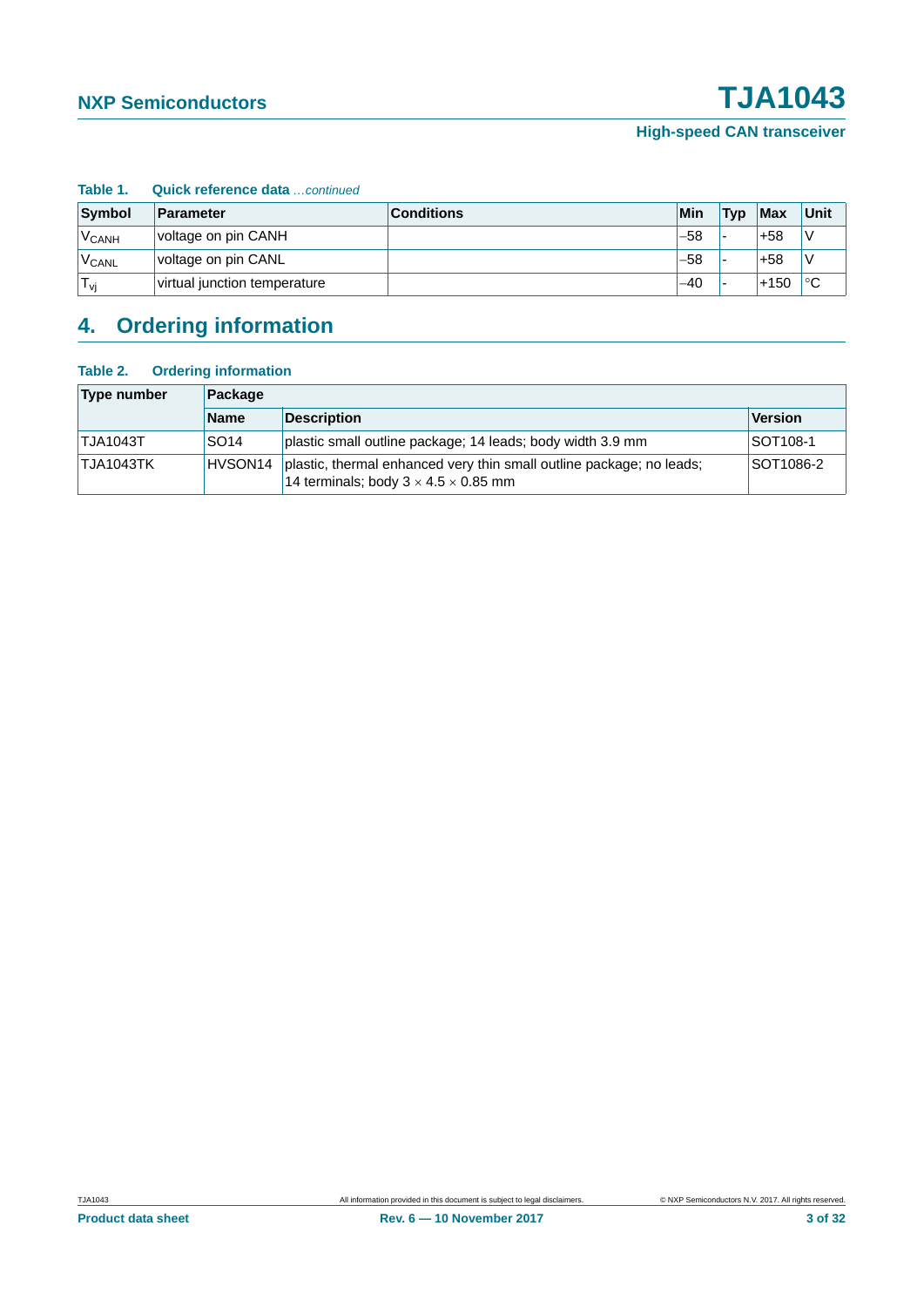**High-speed CAN transceiver**

### <span id="page-3-1"></span>**5. Block diagram**

<span id="page-3-0"></span>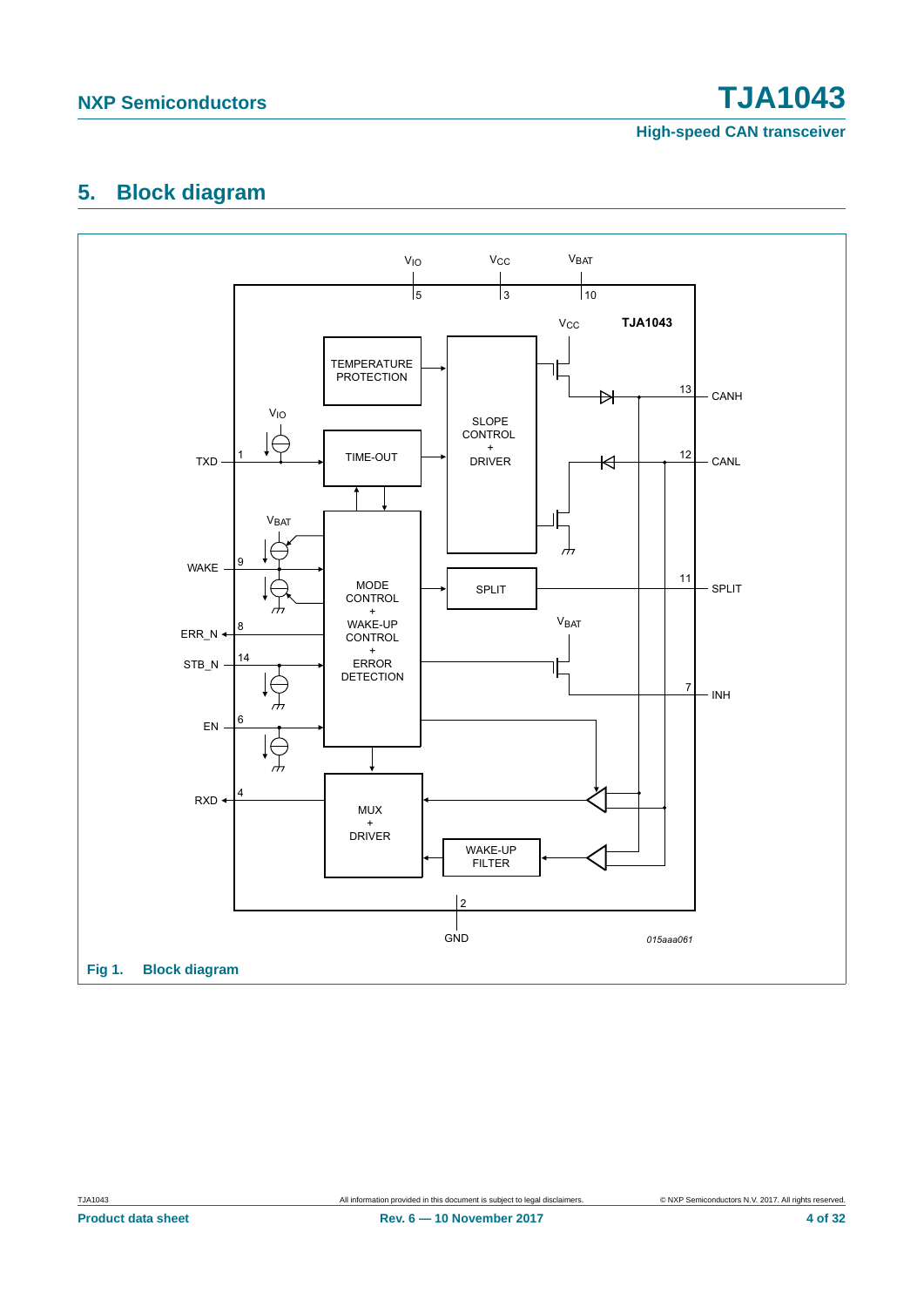### <span id="page-4-1"></span>**6. Pinning information**

### **6.1 Pinning**

<span id="page-4-2"></span>

### <span id="page-4-3"></span>**6.2 Pin description**

| Table 3.         | <b>Pin description</b> |                                                          |
|------------------|------------------------|----------------------------------------------------------|
| Symbol           | Pin                    | <b>Description</b>                                       |
| TXD              |                        | transmit data input                                      |
| GND11            | $\overline{2}$         | ground supply                                            |
| $V_{\rm CC}$     | 3                      | transceiver supply voltage                               |
| <b>RXD</b>       | 4                      | receive data output; reads out data from the bus lines   |
| V <sub>IO</sub>  | 5                      | supply voltage for I/O level adaptor                     |
| EN               | 6                      | enable control input                                     |
| <b>INH</b>       | 7                      | inhibit output for switching external voltage regulators |
| ERR N            | 8                      | error and power-on indication output (active LOW)        |
| <b>WAKE</b>      | 9                      | local wake-up input                                      |
| V <sub>BAT</sub> | 10                     | battery supply voltage                                   |
| <b>SPLIT</b>     | 11                     | common-mode stabilization output                         |
| CANL             | 12                     | LOW-level CAN bus line                                   |
| CANH             | 13                     | <b>HIGH-level CAN bus line</b>                           |
| STB N            | 14                     | standby control input (active LOW)                       |

<span id="page-4-0"></span>[1] HVSON14 package die supply ground is connected to both the GND pin and the exposed center pad. The GND pin must be soldered to board ground. For enhanced thermal and electrical performance, it is recommended that the exposed center pad also be soldered to board ground.

## <span id="page-4-4"></span>**7. Functional description**

The TJA1043 is a stand-alone high-speed CAN transceiver with a number of operating modes, fail-safe features and diagnostic features that offer enhanced system reliability and advanced power management. The transceiver combines the functionality of the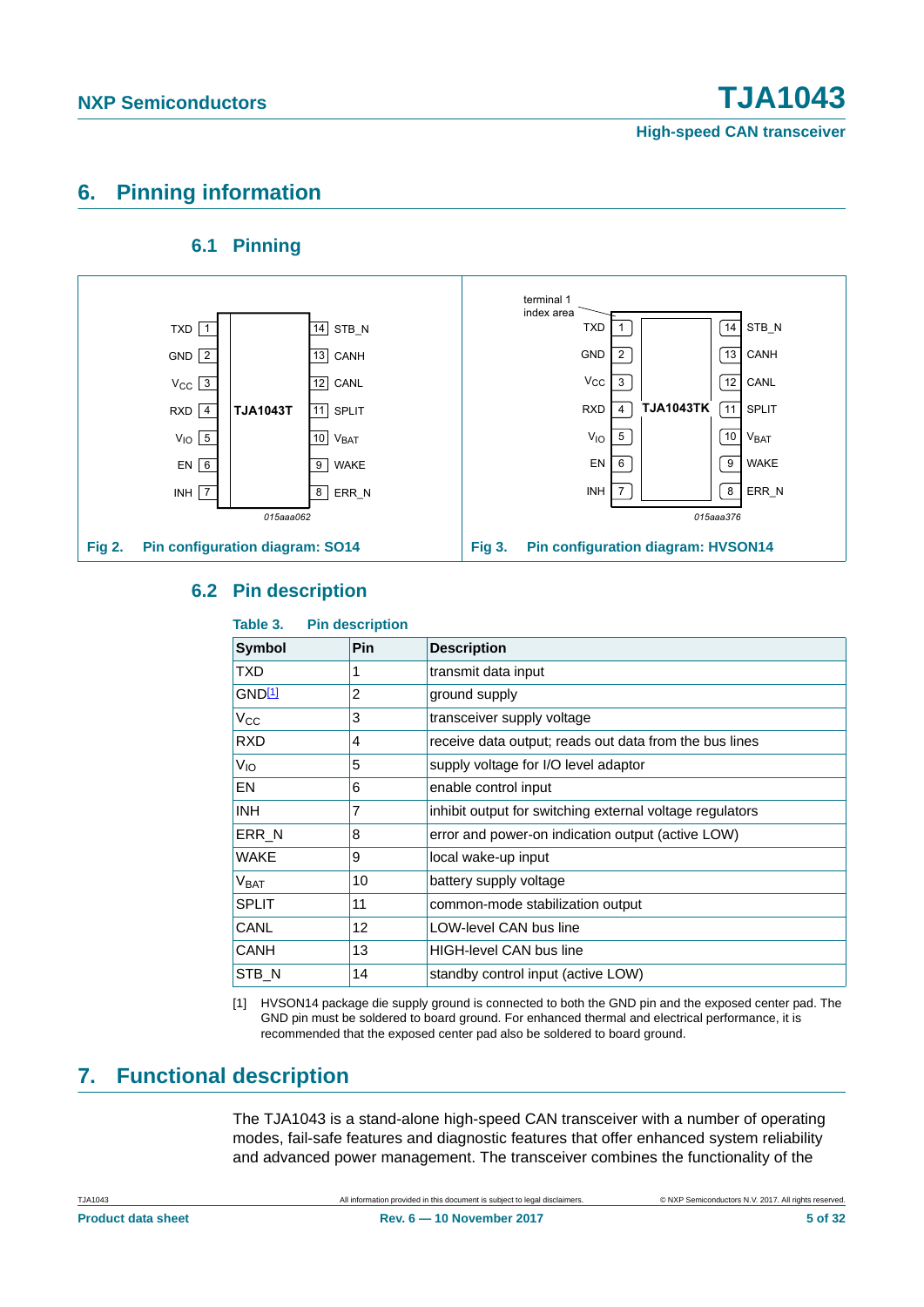TJA1041A with improved EMC and ESD capability and quiescent current performance. Improved slope control and high DC handling capability on the bus pins provide additional application flexibility.

#### <span id="page-5-5"></span>**7.1 Operating modes**

The TJA1043 supports five operating modes. Control pins STB\_N and EN are used to select the operating mode. Switching between modes allows access to a number of diagnostics flags via pin ERR\_N. [Table 4](#page-5-0) describes how to switch between modes. [Figure 4](#page-6-0) illustrates the mode transitions when  $V_{CC}$ ,  $V_{IO}$  and  $V_{BAT}$  are valid.

| <b>Internal flags</b>  |                                                         | <b>Control pins</b> |                      | <b>Operating mode</b> | <b>Pin INH</b>                  |                     |  |  |
|------------------------|---------------------------------------------------------|---------------------|----------------------|-----------------------|---------------------------------|---------------------|--|--|
| $UV_{NOM}$ [1]         | <b>UV<sub>BAT</sub></b>                                 | Wake <sup>[2]</sup> | STB_N <sup>[3]</sup> | <b>EN</b>             |                                 |                     |  |  |
|                        | From Normal, Listen-only, Standby and Go-to-Sleep modes |                     |                      |                       |                                 |                     |  |  |
| set                    | X                                                       | X                   | X                    | X                     | Sleep mode                      | floating            |  |  |
| cleared                | set                                                     | X                   | <b>HIGH</b>          | X                     | Standby mode                    | <b>HIGH</b>         |  |  |
| cleared                | X                                                       | set                 | <b>LOW</b>           | X                     | Standby mode                    | <b>HIGH</b>         |  |  |
| cleared                | X                                                       | cleared             | <b>LOW</b>           | <b>LOW</b>            | Standby mode                    | <b>HIGH</b>         |  |  |
| cleared                | X                                                       | cleared             | <b>LOW</b>           | <b>HIGH</b>           | Go-to-Sleep mode <sup>[4]</sup> | HIGH <sup>[4]</sup> |  |  |
| cleared                | cleared                                                 | X                   | <b>HIGH</b>          | <b>LOW</b>            | Listen-only mode                | <b>HIGH</b>         |  |  |
| cleared                | cleared                                                 | X                   | <b>HIGH</b>          | <b>HIGH</b>           | Normal mode                     | <b>HIGH</b>         |  |  |
| <b>From Sleep mode</b> |                                                         |                     |                      |                       |                                 |                     |  |  |
| set                    | X                                                       | X                   | X                    | X                     | Sleep mode                      | floating            |  |  |
| cleared                | set                                                     | X                   | <b>HIGH</b>          | X                     | Standby mode                    | <b>HIGH</b>         |  |  |
| cleared                | X                                                       | set                 | <b>LOW</b>           | X                     | Standby mode                    | <b>HIGH</b>         |  |  |
| cleared                | X                                                       | cleared             | <b>LOW</b>           | X                     | Sleep mode                      | floating            |  |  |
| cleared                | cleared                                                 | X                   | <b>HIGH</b>          | LOW                   | Listen-only mode                | <b>HIGH</b>         |  |  |
| cleared                | cleared                                                 | X                   | <b>HIGH</b>          | <b>HIGH</b>           | Normal mode                     | <b>HIGH</b>         |  |  |

<span id="page-5-0"></span>**Table 4. Operating mode selection**

<span id="page-5-2"></span>[1] Setting the UV<sub>NOM</sub> flag will clear the WAKE flag.

<span id="page-5-3"></span>[2] Setting the Wake flag will clear the  $UV_{NOM}$  flag.

<span id="page-5-4"></span>[3] A LOW-to-HIGH transition on pin STB\_N will clear the UV $_{\text{NOM}}$  flag

<span id="page-5-1"></span>[4] After the minimum hold time, in Go-to-Sleep mode,  $t_{h(min)}$ , the transceiver will enter Sleep mode and pin INH will be set floating.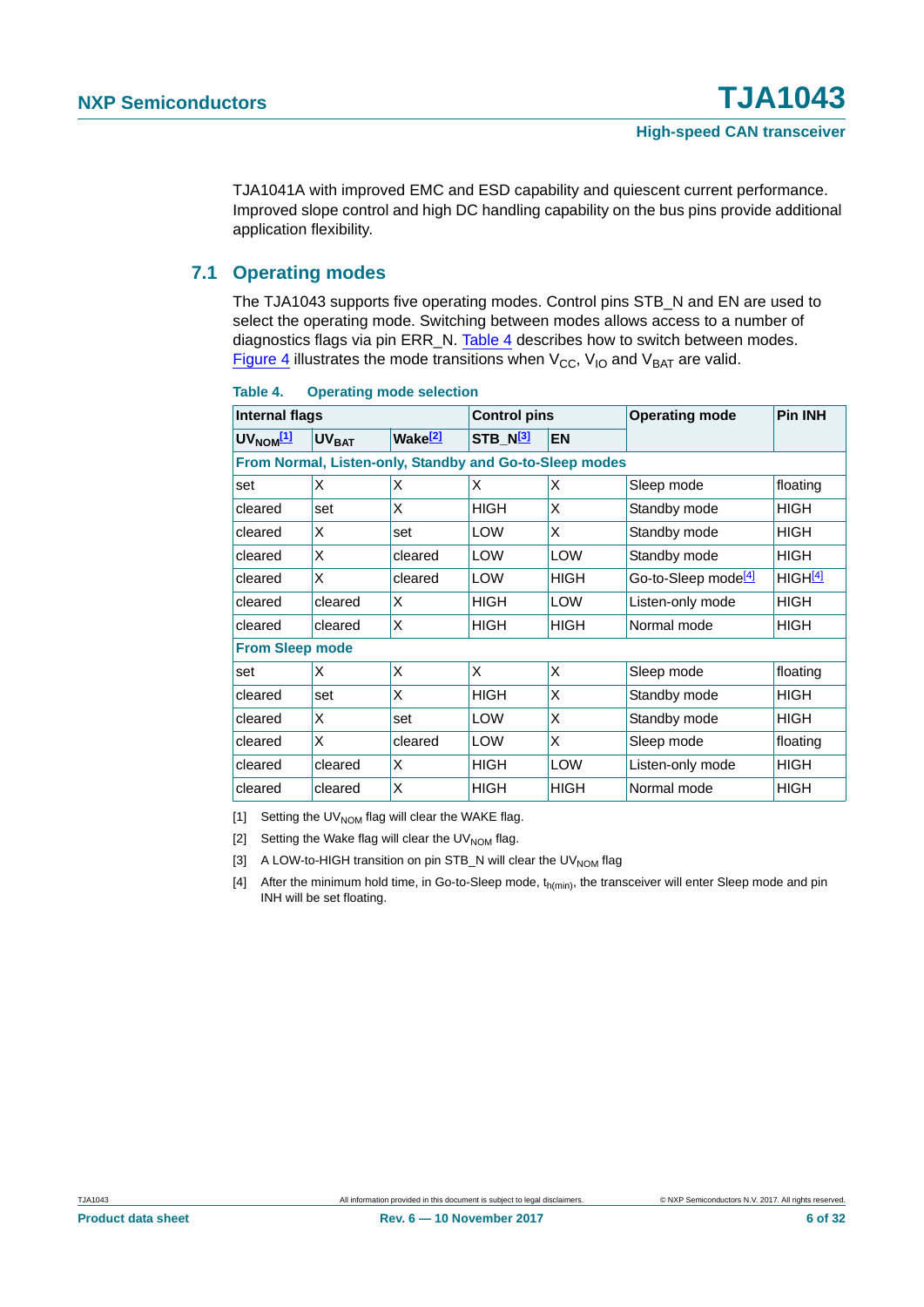**High-speed CAN transceiver**



#### <span id="page-6-1"></span>**7.1.1 Normal mode**

<span id="page-6-0"></span>In Normal mode, the transceiver can transmit and receive data via the bus lines CANH and CANL (see [Figure 1](#page-3-0) for the block diagram). The differential receiver converts the analog data on the bus lines into digital data which is output to pin RXD. The slopes of the output signals on the bus lines are controlled internally and are optimized in a way that guarantees the lowest possible EME. The bus pins are biased to  $0.5V_{CC}$  (via R<sub>i</sub>). Pin INH is active, so voltage regulators controlled by pin INH (see [Figure 9\)](#page-18-0) will be active too.

#### <span id="page-6-2"></span>**7.1.2 Listen-only mode**

In Listen-only mode, the transceiver's transmitter is disabled, effectively providing a transceiver listen-only feature. The receiver will still convert the analog bus signal on pins CANH and CANL into digital data, available for output on pin RXD. As in Normal mode, the bus pins are biased at  $0.5V_{CC}$  and pin INH remains active.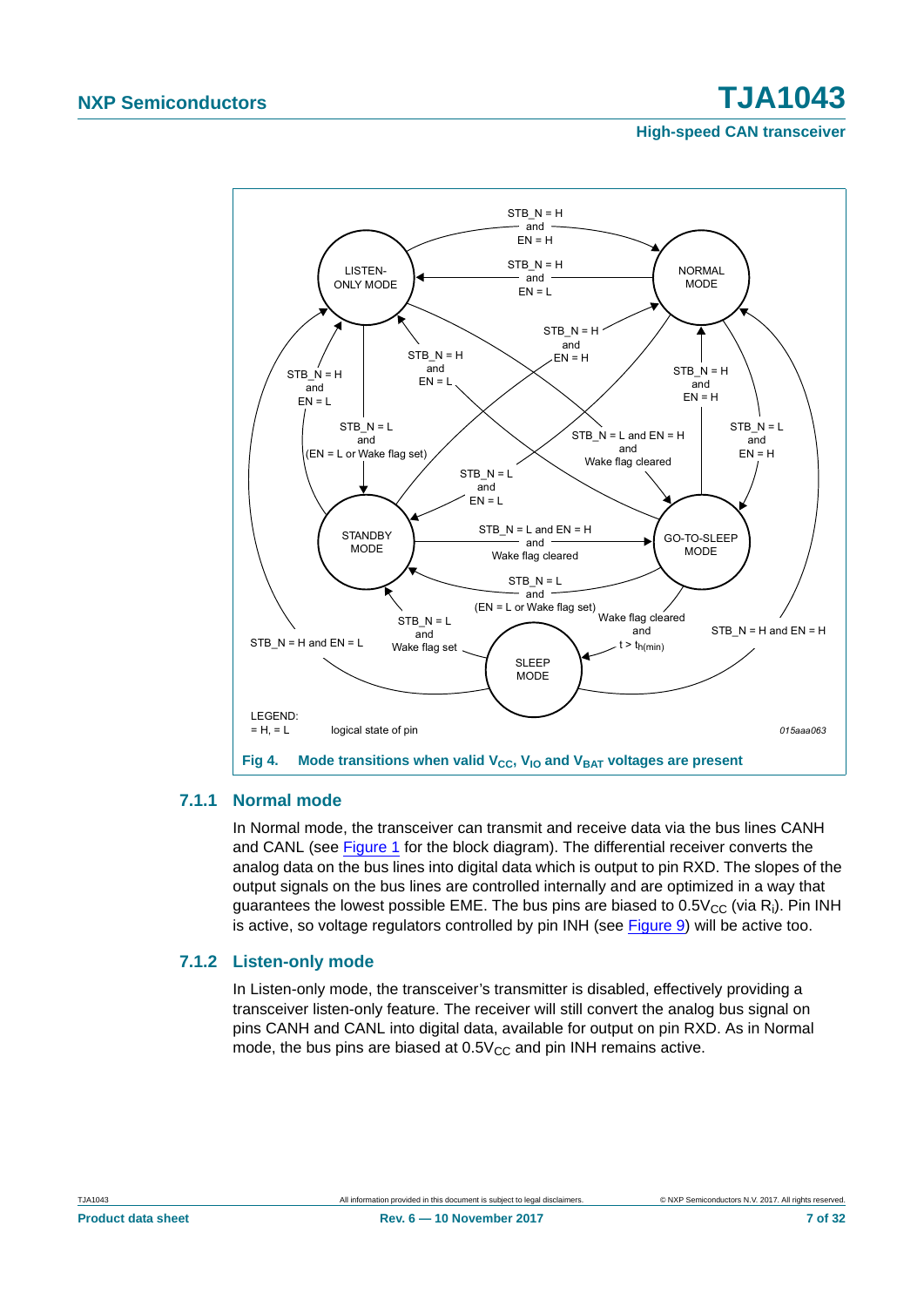#### <span id="page-7-1"></span>**7.1.3 Standby mode**

Standby mode is the TJA1043's first-level power saving mode, offering reduced current consumption. In Standby mode, the transceiver is unable to transmit or receive data and the low-power receiver is activated to monitor bus activity. The bus pins are biased at ground level (via R<sub>i</sub>). Pin INH is still active, so voltage regulators controlled by this pin will also be active.

Pins RXD and ERR\_N will reflect any active wake-up requests (provided that  $V_{1O}$  and  $V_{BAT}$  are present).

#### <span id="page-7-2"></span>**7.1.4 Go-to-Sleep mode**

Go-to-Sleep mode is the controlled route for entering Sleep mode. In Go-to-Sleep mode, the transceiver behaves as in Standby mode, with the addition that a go-to-sleep command is issued to the transceiver. The transceiver will remain in Go-to-Sleep mode for the minimum hold time  $(t_{h(min)})$  before entering Sleep mode. The transceiver will not enter Sleep mode if the state of pin STB\_N or pin EN is changed or if the Wake flag is set before  $t_{h(min)}$  has elapsed.

#### <span id="page-7-3"></span>**7.1.5 Sleep mode**

Sleep mode is second-level power saving mode of the TJA1043. Sleep mode is entered via Go-to-Sleep mode, and also when the undervoltage detection time on either  $V_{CC}$  or  $V_{10}$  elapses before the relevant voltage level has recovered. In Sleep mode, the transceiver behaves as described for Standby mode, with the exception that pin INH is set floating. Voltage regulators controlled by this pin will be switched off, and the current into pin  $V<sub>BAT</sub>$  will be reduced to a minimum. Pins STB  $N$ , EN and the Wake flag can be used to wake up a node from Sleep mode (see [Table 4\)](#page-5-0).

#### <span id="page-7-4"></span>**7.2 Internal flags**

The TJA1043 makes use of seven internal flags for its fail-safe fallback mode control and system diagnosis support. Five of these flags can be polled by the controller via pin ERR N. Which flag is available on pin ERR N at any time depends on the active operating mode and on a number of other conditions. [Table 5](#page-7-0) describes how to access these flags.

| Internal<br><b>flag</b> | Flag is available on pin ERR_N[1]                                                                          | Flag is cleared                                                                                                                      |
|-------------------------|------------------------------------------------------------------------------------------------------------|--------------------------------------------------------------------------------------------------------------------------------------|
| <b>UV<sub>NOM</sub></b> | no                                                                                                         | by setting the Pwon or Wake flags, by a<br>LOW-to-HIGH transition on STB N or<br>when both $V_{1O}$ and $V_{BAT}$ have<br>recovered. |
| <b>UV<sub>RAT</sub></b> | no                                                                                                         | when $V_{\text{BAT}}$ has recovered                                                                                                  |
| Pwon                    | in Listen-only mode (coming from Standby<br>mode, Go-to-Sleep mode, or Sleep mode)                         | on entering Normal mode                                                                                                              |
| Wake                    | in Standby mode, Go-to-Sleep mode, and<br>Sleep mode (provided that $V_{IO}$ and $V_{BAT}$<br>are present) | on entering Normal mode or by setting<br>the $UV_{NOM}$ flag                                                                         |

<span id="page-7-0"></span>

| Table 5. | Accessing internal flags via pin ERR_N |  |  |  |  |  |
|----------|----------------------------------------|--|--|--|--|--|
|----------|----------------------------------------|--|--|--|--|--|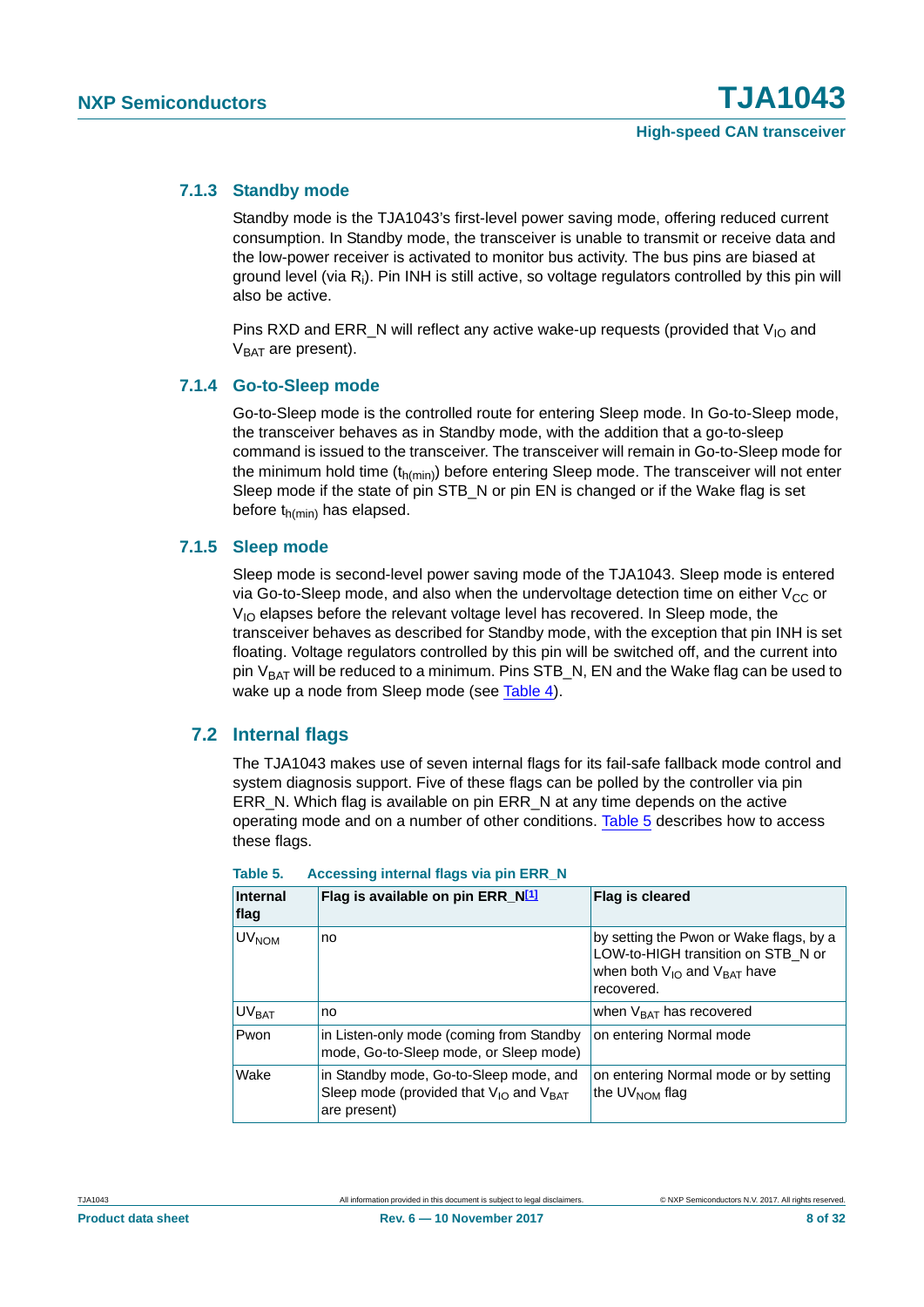**Table 5. Accessing internal flags via pin ERR\_N** *…continued*

| <b>Internal</b><br>flag | Flag is available on pin ERR_N <sup>[1]</sup>                                               | Flag is cleared                                                                                                                                             |  |  |  |
|-------------------------|---------------------------------------------------------------------------------------------|-------------------------------------------------------------------------------------------------------------------------------------------------------------|--|--|--|
| Wake-up<br>source       | in Normal mode (before the fourth<br>dominant-to-recessive edge on pin TXD <sup>[2]</sup> ) | on leaving Normal mode                                                                                                                                      |  |  |  |
| <b>Bus failure</b>      | in Normal mode (after the fourth<br>dominant-to-recessive edge on pin TXD <sup>[2]</sup>    | on re-entering Normal mode or by<br>setting the Pwon flag                                                                                                   |  |  |  |
| Local failure           | in Listen-only mode (coming from Normal<br>mode)                                            | on entering Normal mode or when RXD<br>is dominant while TXD is recessive<br>(provided that all local failures are<br>resolved) or by setting the Pwon flag |  |  |  |

<span id="page-8-0"></span>[1] Pin ERR\_N is an active-LOW output, so a LOW-level indicates a set flag and a HIGH-level indicates a cleared flag. Allow pin  $\textsf{ERR\_N}$  to stabilize for at least 8  $\mu$ s after changing operating modes.

<span id="page-8-1"></span>[2] Allow for a TXD dominant time of at least  $4 \mu s$  per dominant-recessive cycle.

#### <span id="page-8-2"></span>**7.2.1 UVNOM** flag

UV<sub>NOM</sub> is the V<sub>CC</sub> and V<sub>IO</sub> undervoltage detection flag. The flag is set when the voltage on pin V<sub>CC</sub> drops below the V<sub>CC</sub> undervoltage detection voltage, V<sub>uvd(VCC</sub>), for longer than the undervoltage detection time, t<sub>det(uv</sub>), or when the voltage on pin V<sub>IO</sub> drops below V<sub>uvd(VIO)</sub> for longer than  $t_{\text{det}(uv)}$ . When the UV<sub>NOM</sub> flag is set, the transceiver enters Sleep mode to save power and to ensure the bus is not disturbed. In Sleep mode the voltage regulators connected to pin INH are disabled, avoiding any extra power consumption that might be generated as a result of a short-circuit condition.

Any wake-up request, setting the Pwon flag or a LOW-to-HIGH transition on STB\_N will clear  $UV_{\text{NOM}}$  and the timers, allowing the voltage regulators to be reactivated (at least until UV<sub>NOM</sub> is set again). UV<sub>NOM</sub> will also be cleared if both V<sub>CC</sub> and V<sub>IO</sub> recover for longer than the undervoltage recovery time,  $t_{rec(uv)}$ . The transceiver will then switch to the operating mode indicated by the logic levels on pins STB\_N and EN (see [Table 4](#page-5-0)).

#### <span id="page-8-3"></span>**7.2.2 UVBAT flag**

 $UV_{BAT}$  is the  $V_{BAT}$  undervoltage detection flag. This flag is set when the voltage on pin V<sub>BAT</sub> drops below V<sub>uvd(VBAT)</sub>. When UV<sub>BAT</sub> is set, the transceiver will try to enter Standby mode to save power and will disengage from the bus (zero load). UV $_{BAT}$  is cleared when the voltage on pin  $V_{BAT}$  recovers. The transceiver will then switch to the operating mode indicated by the logic levels on pins STB\_N and EN (see [Table 4](#page-5-0)).

#### <span id="page-8-4"></span>**7.2.3 Pwon flag**

Pwon is the  $V_{BAT}$  power-on flag. This flag is set when the voltage on pin  $V_{BAT}$  recovers after previously dropping below  $V_{\text{uvd} \vee \text{BAT}}$  (usually because the battery was disconnected). Setting the Pwon flag clears the UV<sub>NOM</sub> flag and timers. The Wake and Wake-up source flags are set to ensure consistent system power-up under all supply conditions. In Listen-only mode the Pwon flag can be polled via pin ERR N (see [Table 5](#page-7-0)). The flag is cleared when the transceiver enters Normal mode.

#### <span id="page-8-5"></span>**7.2.4 Wake flag**

The Wake flag is set when the transceiver detects a local or remote wake-up request. A local wake-up request is detected when the logic level on pin WAKE changes, and the new level remains stable for at least  $t_{\text{wake}}$ . The Wake flag can be set in Standby mode, Go-to-Sleep mode or Sleep mode. Setting the Wake flag clears the UV<sub>NOM</sub> flag and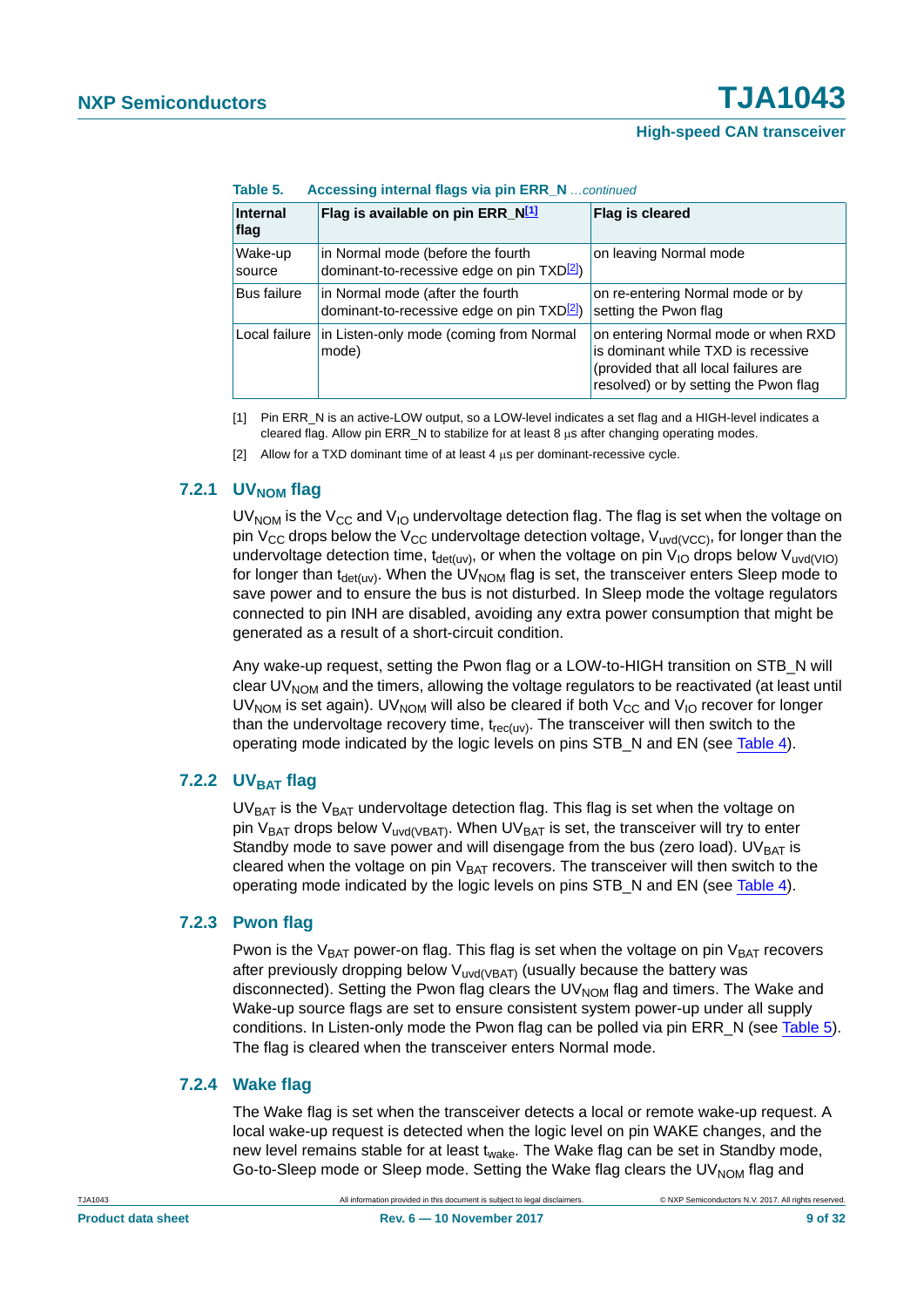timers. Once set, the Wake flag status is immediately available on pins ERR\_N and RXD (provided  $V_{IO}$  and  $V_{BAT}$  are present). This flag is also set at power-on and cleared when the UV $_{\text{NOM}}$  flag is set or the transceiver enters Normal mode.

#### <span id="page-9-1"></span>**7.2.5 Remote wake-up (via the CAN bus)**

The TJA1043 wakes up from Standby or Sleep mode when a dedicated wake-up pattern (specified in ISO 11898-2: 2016) is detected on the bus. This filtering helps avoid spurious wake-up events. A spurious wake-up sequence could be triggered by, for example, a dominant clamped bus or by dominant phases due to noise or spikes on the bus.

The wake-up pattern consists of:

- a dominant phase of at least t<sub>wake(busdom)</sub> followed by
- a recessive phase of at least t<sub>wake(busrec)</sub> followed by
- a dominant phase of at least t<sub>wake(busdom)</sub>

Dominant or recessive bits between the above mentioned phases that are shorter than twake(busdom) and twake(busrec) respectively are ignored.

The complete dominant-recessive-dominant pattern must be received within  $t_{to(wake)bus}$  to be recognized as a valid wake-up pattern (see [Figure 5](#page-9-0)). Otherwise, the internal wake-up logic is reset. The complete wake-up pattern will then need to be retransmitted to trigger a wake-up event. Pin RXD remains HIGH until the wake-up event has been triggered.

A wake-up event is not flagged on RXD if any of the following events occurs while a valid wake-up pattern is being received:

- **•** The TJA1043 switches to Normal mode
- The complete wake-up pattern was not received within t<sub>to(wake)bus</sub>
- A V<sub>CC</sub> or V<sub>IO</sub> undervoltage is detected (UV<sub>NOM</sub> flag set; see [Section 7.2.1\)](#page-8-2)



#### <span id="page-9-2"></span><span id="page-9-0"></span>**7.2.6 Wake-up source flag**

Wake-up source recognition is provided via the Wake-up source flag, which is set when the Wake flag is set by a local wake-up request via the WAKE pin. The Wake-up source flag can be polled via the ERR, N pin in Normal mode (see [Table 5\)](#page-7-0). This flag is also set at power-on and cleared when the transceiver leaves Normal mode.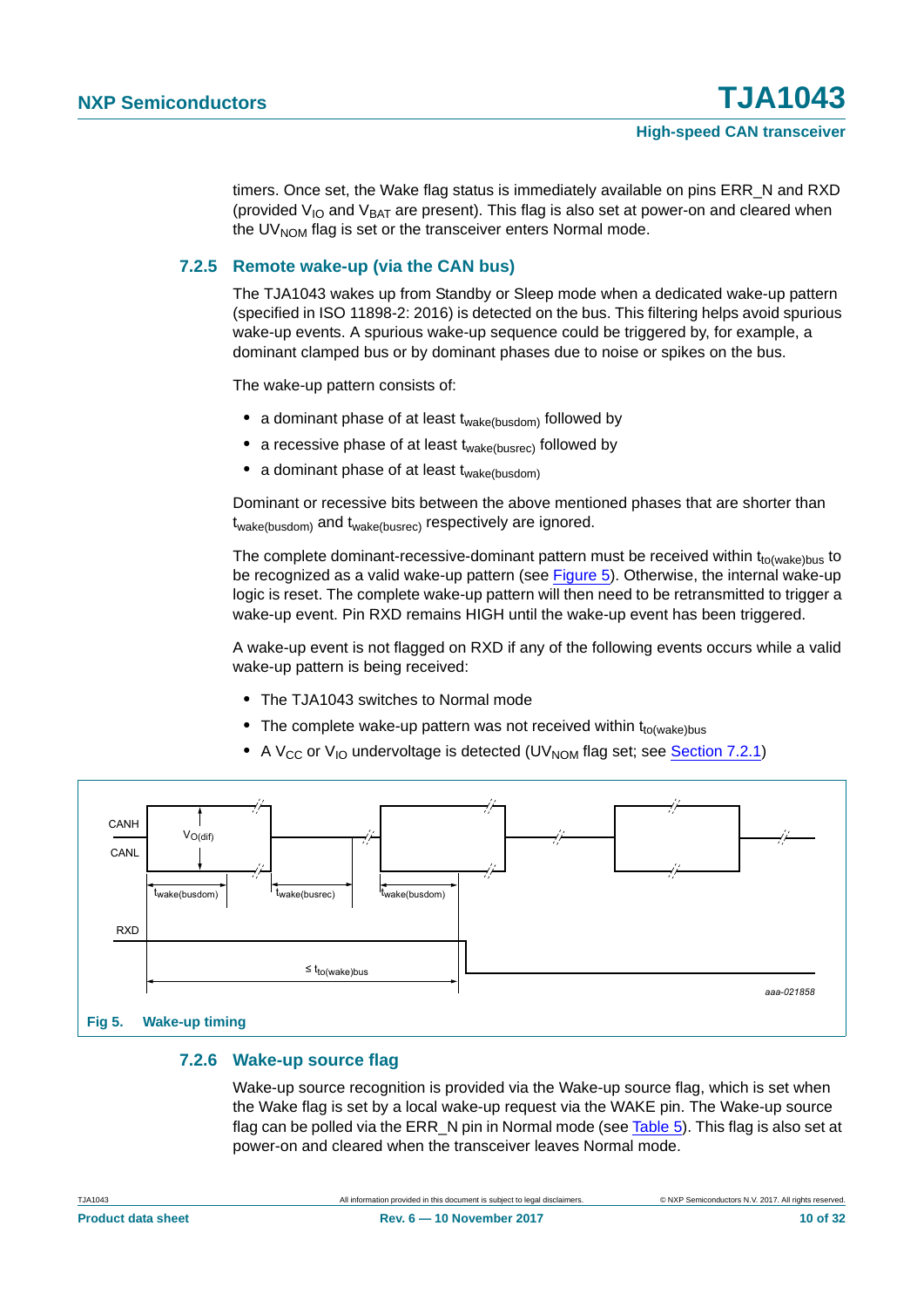#### <span id="page-10-1"></span>**7.2.7 Bus failure flag**

The Bus failure flag is set if the transceiver detects a bus line short-circuit condition to  $V<sub>BAT</sub>$ ,  $V<sub>CC</sub>$  or GND during four consecutive dominant-recessive cycles on pin TXD, while trying to drive the bus lines dominant. The Bus failure flag can be polled via the ERR\_N pin in Normal mode (see [Table 5](#page-7-0)). This flag is cleared at power-on or when the transceiver re-enters Normal mode.

#### <span id="page-10-2"></span>**7.2.8 Local failure flag**

In Normal and Listen-only modes, the transceiver can distinguish four different local failure events, any of which will cause the Local failure flag to be set. The four local failure events are: TXD dominant clamping, TXD-to-RXD short circuit, bus dominant clamping and an overtemperature event. The nature and detection of these local failures is described in [Section 7.3.](#page-10-0) The Local failure flag can be polled via the ERR\_N pin in Listen-only mode (see [Table 5](#page-7-0)). This flag is cleared at power-on, when entering Normal mode or when RXD is dominant while TXD is recessive, provided that all local failures have been resolved.

#### <span id="page-10-0"></span>**7.3 Local failures**

The TJA1043 can detect four different local failure conditions. Any of these failures will set the Local failure flag, and in most cases the transmitter of the transceiver will be disabled.

#### <span id="page-10-3"></span>**7.3.1 TXD dominant time-out function**

A permanent LOW level on pin TXD (due to a hardware or software application failure) would drive the CAN bus into a permanent dominant state, blocking all network communications. The TXD dominant time-out function prevents such a network lock-up by disabling the transmitter if pin TXD remains LOW for longer than the TXD dominant time-out time t<sub>to(dom)TXD</sub>. The t<sub>to(dom)TXD</sub> timer defines the minimum possible bit rate of 40 kbit/s. The transmitter remains disabled until the Local failure flag has been cleared.

#### <span id="page-10-4"></span>**7.3.2 TXD-to-RXD short-circuit detection**

A short-circuit between pins RXD and TXD would lock the bus in a permanent dominant state once it had been driven dominant, because the low-side driver of RXD is typically stronger than the high-side driver of the controller connected to TXD. TXD-to-RXD short-circuit detection prevents such a network lock-up by disabling the transmitter. The transmitter remains disabled until the Local failure flag has been cleared.

#### <span id="page-10-5"></span>**7.3.3 Bus dominant time-out function**

A CAN bus short circuit (to  $V_{BAT}$ ,  $V_{CC}$  or GND) or a failure in one of the other network nodes could result in a differential voltage on the bus high enough to represent a bus dominant state. Because a node will not start transmission if the bus is dominant, the normal bus failure detection will not detect this failure, but the bus dominant clamping detection will. The Local failure flag is set if the dominant state on the bus persists for longer than t<sub>to(dom)bus</sub>. By checking this flag, the controller can determine if a clamped bus is blocking network communications. There is no need to disable the transmitter. Note that the Local failure flag does not retain a bus dominant clamping failure, and is released as soon as the bus returns to recessive state.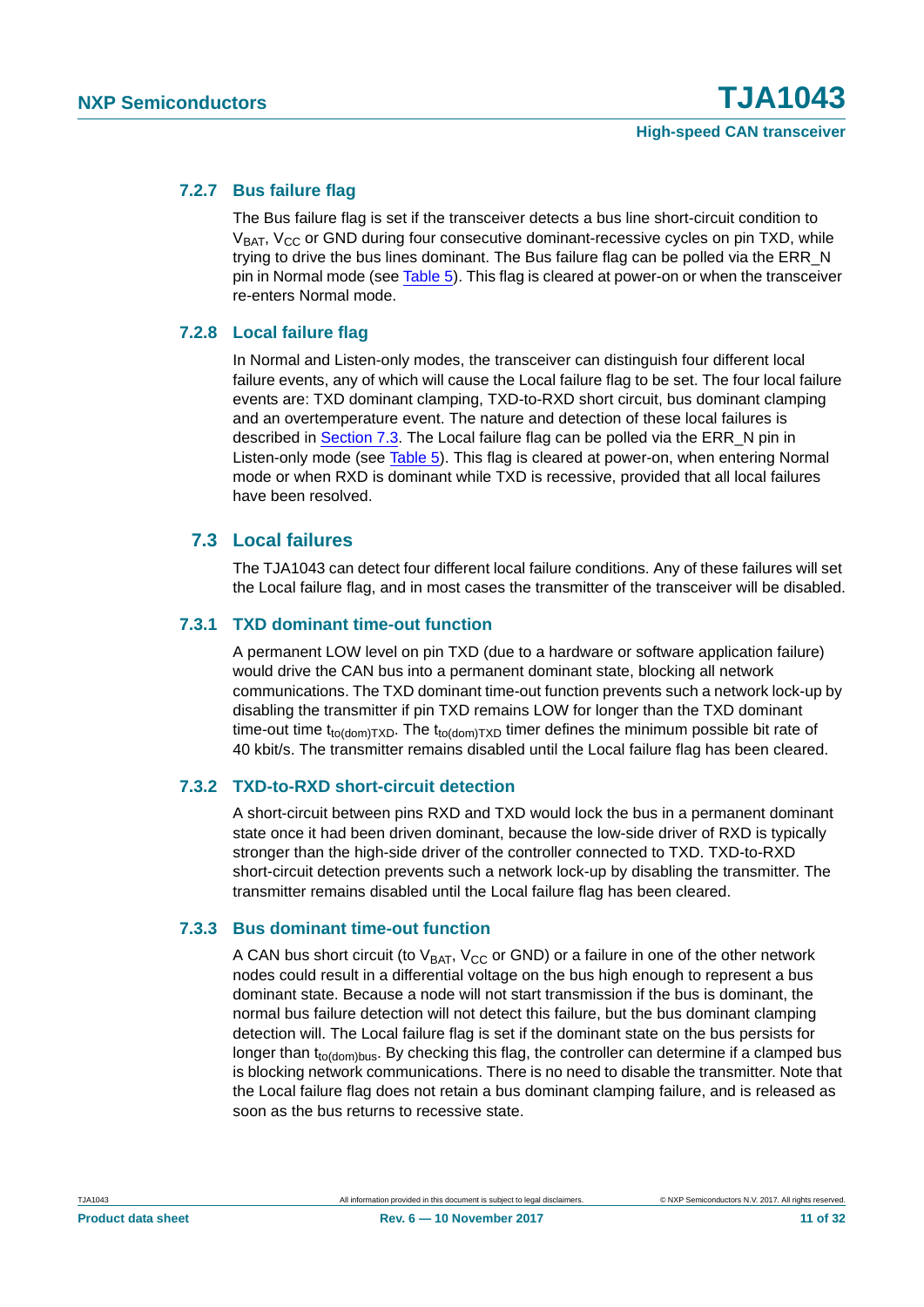#### <span id="page-11-1"></span>**7.3.4 Overtemperature detection**

If the junction temperature becomes excessive, the transmitter will shut down in time to protect the output drivers from overheating without compromising the maximum operating temperature. The transmitter will remain disabled until the Local failure flag has been cleared.

#### <span id="page-11-2"></span>**7.4 SPLIT pin**

Using the SPLIT pin on the TJA1043 in conjunction with a split termination network (see [Figure 6](#page-11-0) and [Figure 9\)](#page-18-0) can help to stabilize the recessive voltage level on the bus. This will reduce EME in networks with DC leakage to ground (e.g. from deactivated nodes with poor bus leakage performance). In Normal and Listen-only modes, pin SPLIT delivers a DC output voltage of  $0.5V_{CC}$ . In Standby, Go-to-Sleep and Sleep modes, pin SPLIT is floating.



#### <span id="page-11-3"></span><span id="page-11-0"></span>7.5 V<sub>IO</sub> supply pin

Pin  $V_{10}$  should be connected to the microcontroller supply voltage (see [Figure 9\)](#page-18-0). This will cause the signal levels of pins TXD, RXD, STB\_N, EN and ERR\_N to be adjusted to the I/O levels of the microcontroller, facilitating direct interfacing without the need for glue logic.

#### <span id="page-11-4"></span>**7.6 WAKE pin**

A local wake-up event is triggered by a LOW-to-HIGH or HIGH-to-LOW transition on the WAKE pin, allowing for maximum flexibility when designing a local wake-up circuit.To minimize current consumption, the internal bias voltage will follow the logic state on the pin after a delay of t<sub>wake</sub>. A HIGH level on pin WAKE is followed by an internal pull-up to  $V<sub>BAT</sub>$ . A LOW level on pin WAKE is followed by an internal pull-down towards GND. In applications that don't make use of the local wake-up facility, it is recommended that the WAKE pin be connected to  $V_{BAT}$  or GND to ensure optimal EMI performance.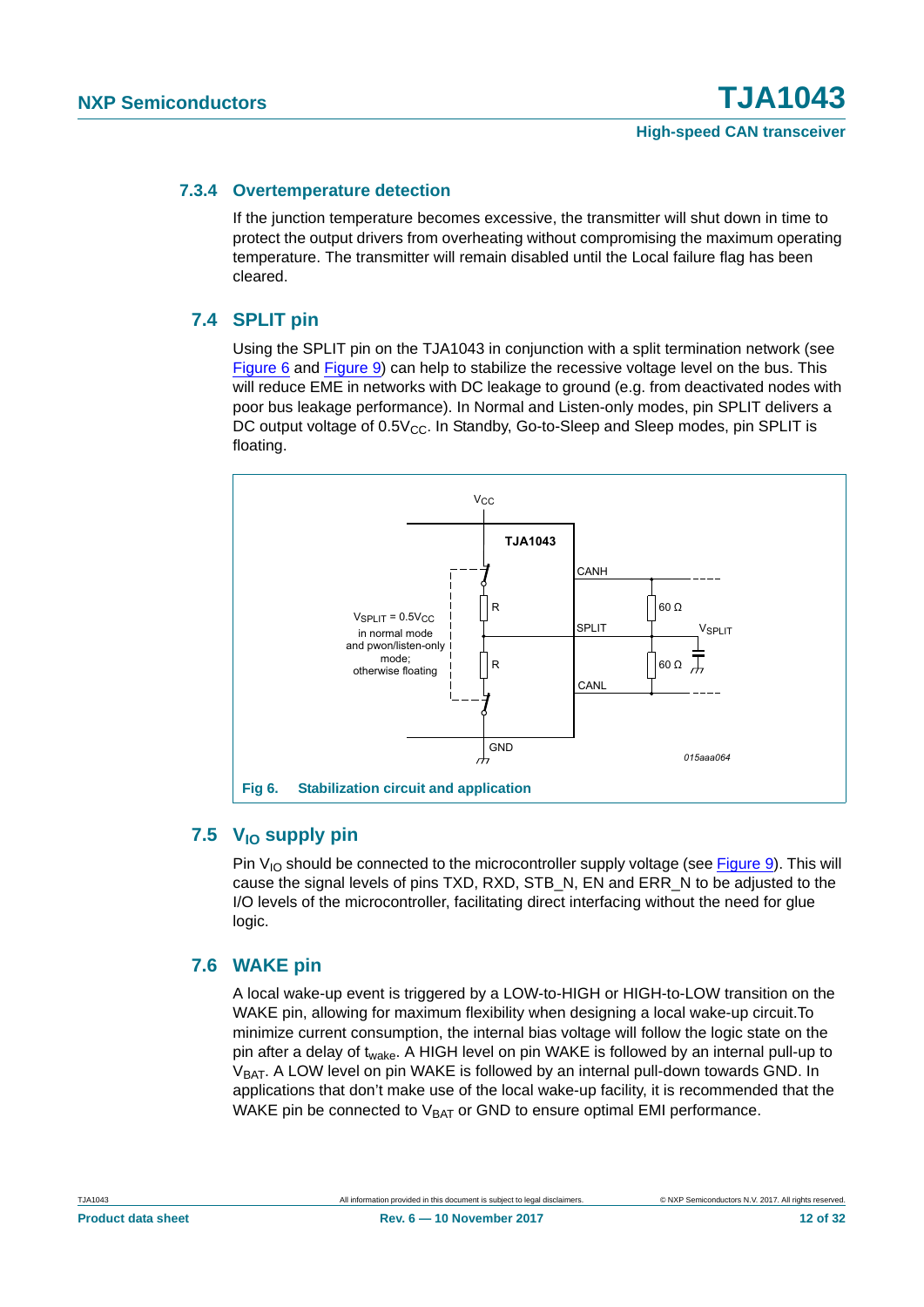### <span id="page-12-7"></span>**8. Limiting values**

#### **Table 6. Limiting values**

*In accordance with the Absolute Maximum Rating System (IEC 60134).*

| Symbol                   | <b>Parameter</b>                         | <b>Conditions</b>                                                                    |       | Min    | <b>Max</b>     | Unit            |
|--------------------------|------------------------------------------|--------------------------------------------------------------------------------------|-------|--------|----------------|-----------------|
| <b>V<sub>BAT</sub></b>   | battery supply voltage <sup>[1]</sup>    |                                                                                      |       | $-0.3$ | $+58$          | V               |
|                          |                                          | load dump                                                                            |       |        | 58             | $\vee$          |
| $V_{x}$                  | voltage on pin x[1]                      | on pins CANH, CANL and SPLIT                                                         |       | $-58$  | $+58$          | $\vee$          |
|                          |                                          | on pins INH and WAKE                                                                 |       | $-0.3$ | $+58$          | V               |
|                          |                                          | on pins V <sub>CC</sub> , V <sub>IO</sub> , TXD, RXD, STB_N, EN,<br>ERR <sub>N</sub> |       | $-0.3$ | $+7$           | $\vee$          |
| V <sub>(CANH-CANL)</sub> | voltage between pin CANH<br>and pin CANL |                                                                                      |       | $-20$  | $+20$          | $\vee$          |
| <b>I</b> WAKE            | current on pin WAKE                      |                                                                                      |       |        | $-15$          | mA              |
| $V_{\text{trt}}$         | transient voltage                        | on pins CANH, CANL, SPLIT and VBAT                                                   | $[2]$ |        |                |                 |
|                          |                                          | pulse 1                                                                              |       | $-100$ | $\overline{a}$ | $\vee$          |
|                          |                                          | pulse 2a                                                                             |       |        | 75             | $\vee$          |
|                          |                                          | pulse 3a                                                                             |       | $-150$ |                | $\vee$          |
|                          |                                          | pulse 3b                                                                             |       |        | 100            | V               |
| V <sub>ESD</sub>         | electrostatic discharge<br>voltage       | IEC 61000-4-2 (150 pF, 330 $\Omega$ )                                                | $[3]$ |        |                |                 |
|                          |                                          | at pins CANH and CANL                                                                |       | $-8$   | $+8$           | kV              |
|                          |                                          | Human Body Model (HBM); 100 pF, 1.5 k $\Omega$                                       | $[4]$ |        |                |                 |
|                          |                                          | at pins CANH and CANL                                                                |       | -8     | $+8$           | kV              |
|                          |                                          | at any other pin                                                                     |       | $-4$   | $+4$           | kV              |
|                          |                                          | Machine Model (MM); 200 pF, 0.75 $\mu$ H, 10 $\Omega$                                | $[5]$ |        |                |                 |
|                          |                                          | at any pin                                                                           |       | $-300$ | $+300$         | V               |
|                          |                                          | Charged Device Model (CDM); field Induced<br>charge; 4 pF                            | [6]   |        |                |                 |
|                          |                                          | at corner pins                                                                       |       | $-750$ | $+750$         | $\vee$          |
|                          |                                          | at any pin                                                                           |       | $-500$ | $+500$         | $\vee$          |
| $T_{\nu i}$              | virtual junction temperature             |                                                                                      | $[7]$ | -40    | $+150$         | $\rm ^{\circ}C$ |
| $T_{\text{stg}}$         | storage temperature                      |                                                                                      |       | $-55$  | $+150$         | $\rm ^{\circ}C$ |

<span id="page-12-0"></span>[1] The device can sustain voltages up to the specified values over the product lifetime, provided applied voltages (including transients) never exceed these values.

<span id="page-12-6"></span>[2] According to IEC TS 62228 (2007), Section 4.2.4; parameters for standard pulses defined in ISO7637 part 2: 2004-06.

<span id="page-12-1"></span>[3] According to IEC TS 62228 (2007), Section 4.3; DIN EN 61000-4-2.

<span id="page-12-2"></span>[4] According to AEC-Q100-002.

<span id="page-12-3"></span>[5] According to AEC-Q100-003.

<span id="page-12-4"></span>[6] According to AEC-Q100-011 Rev-C1. The classification level is C4B.

<span id="page-12-5"></span>[7] In accordance with IEC 60747-1. An alternative definition of virtual junction temperature is: T<sub>Vj</sub> = T<sub>amb</sub> + P × R<sub>th(Vj-a)</sub>, where R<sub>th(Vj-a</sub>) is a fixed value to be used for the calculation of T<sub>vj</sub>. The rating for T<sub>vj</sub> limits the allowable combinations of power dissipation (P) and ambient temperature (T<sub>amb</sub>).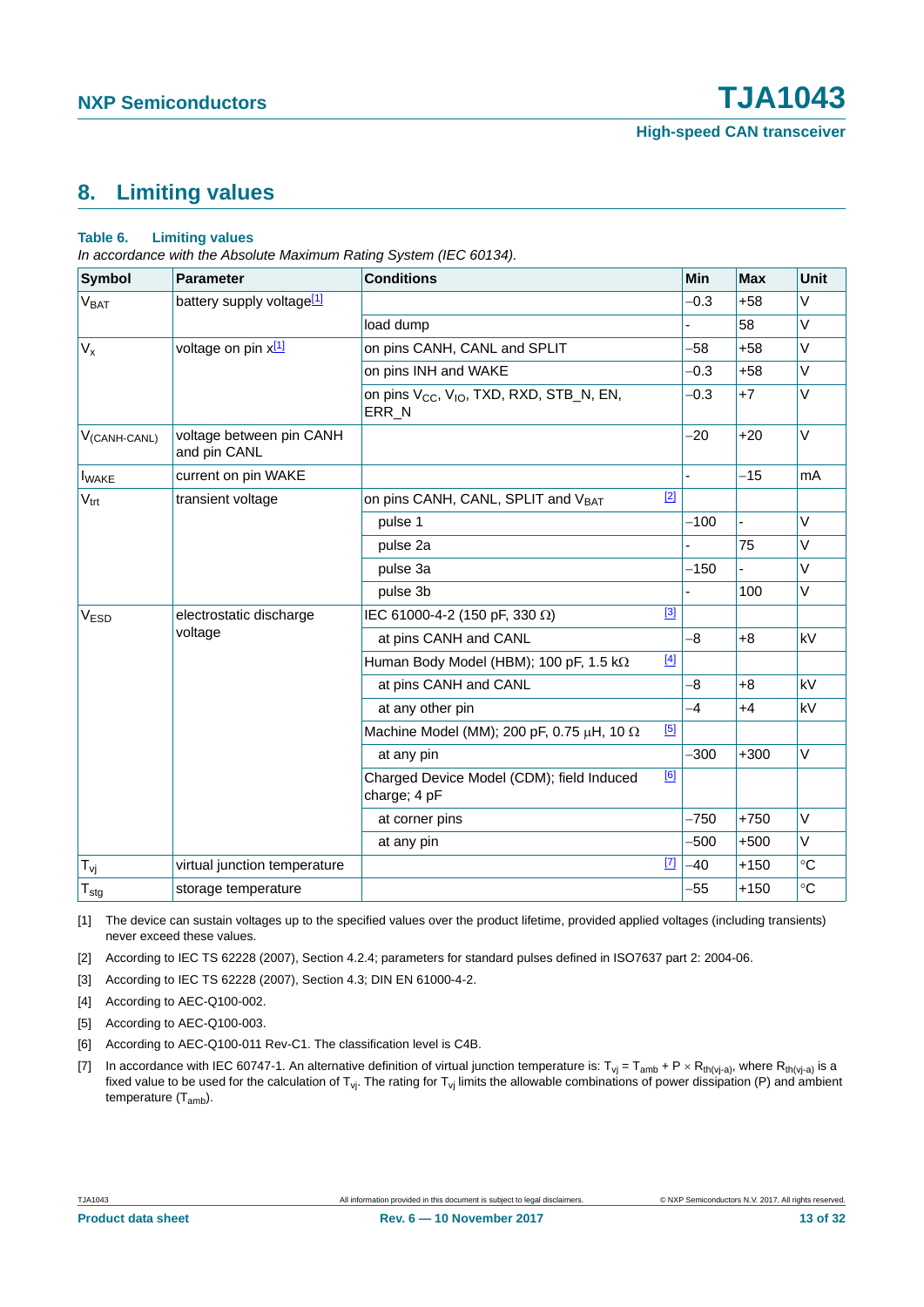### <span id="page-13-1"></span>**9. Thermal characteristics**

#### **Table 7. Thermal characteristics**

*Value determined for free convection conditions on a JEDEC 2S2P board.*

| Symbol         | Parameter                                           | <b>Conditions</b>            | <b>Typ</b> | Unit |
|----------------|-----------------------------------------------------|------------------------------|------------|------|
| $R_{th(vj-a)}$ | thermal resistance from virtual junction to ambient | SO14 package; in free air    | 68         | K/W  |
|                |                                                     | HVSON14 package; in free air | 44         | ⊩K/W |

### <span id="page-13-2"></span>**10. Static characteristics**

#### <span id="page-13-0"></span>**Table 8. Static characteristics**

 $V_{CC}$  = 4.5 V to 5.5 V;  $V_{IO}$  = 2.8 V to  $V_{CC}$ ;  $V_{BAT}$  = 4.5 V to 40 V;  $R_L$  = 60  $\Omega$ ;  $T_{Vj}$  = -40 °C to +150 °C; unless otherwise *specified; all voltages are defined with respect to ground; positive currents flow into the device [\[1\]](#page-16-0).*

| <b>Symbol</b>                    | <b>Parameter</b>                                          | <b>Conditions</b>                                                                                                 | <b>Min</b>         | <b>Typ</b>     | Max            | <b>Unit</b>  |
|----------------------------------|-----------------------------------------------------------|-------------------------------------------------------------------------------------------------------------------|--------------------|----------------|----------------|--------------|
| <b>Supply pin V<sub>CC</sub></b> |                                                           |                                                                                                                   |                    |                |                |              |
| $V_{\rm CC}$                     | supply voltage                                            |                                                                                                                   | 4.5                |                | 5.5            | V            |
| $V_{uvd(VCC)}$                   | undervoltage detection<br>voltage on pin V <sub>CC</sub>  | $V_{BAT}$ > 4.5 V                                                                                                 | 3                  | 3.5            | 4.3            | V            |
| $I_{\rm CC}$                     | supply current                                            | Normal mode; dominant; $V_{TXD} = 0$ V                                                                            | 30                 | 48             | 65             | mA           |
|                                  |                                                           | Normal or Listen-only mode; recessive;<br>$VTXD = VIO$                                                            | 3                  | 6              | 9              | mA           |
|                                  |                                                           | Standby or Sleep mode; $V_{BAT} > V_{CC}$                                                                         | $\mathbf 0$        | 0.75           | $\overline{2}$ | μA           |
|                                  |                                                           | Normal mode; dominant; $V_{TXD} = 0 V$ ;<br>short circuit on bus lines;<br>$-3 V < (V_{CANH} = V_{CANL}) < +18 V$ | 3                  | 79             | 109            | mA           |
|                                  | I/O level adapter supply; pin V <sub>IO</sub>             |                                                                                                                   |                    |                |                |              |
| $V_{IO}$                         | supply voltage on pin V <sub>IO</sub>                     |                                                                                                                   | 2.8                |                | 5.5            | V            |
| $V_{uvd(VIO)}$                   | undervoltage detection<br>voltage on pin V <sub>IO</sub>  | $V_{BAT}$ or $V_{CC}$ > 4.5 V                                                                                     | 0.8                | 1.8            | 2.5            | V            |
| $I_{IO}$                         | supply current on pin V <sub>IO</sub>                     | Normal mode; $V_{TXD} = 0$ V (dominant)                                                                           | $\overline{a}$     | 150            | 500            | μA           |
|                                  |                                                           | Normal or Listen-only mode;<br>$VTXD = VIO$ (recessive)                                                           | 0                  | 1              | 4              | μA           |
|                                  |                                                           | Standby or Sleep mode                                                                                             | 0                  | $\mathbf{1}$   | $\overline{4}$ | $\mu$ A      |
| <b>Supply pin VBAT</b>           |                                                           |                                                                                                                   |                    |                |                |              |
| V <sub>BAT</sub>                 | battery supply voltage                                    |                                                                                                                   | 4.5                |                | 40             | V            |
| Vuvd(VBAT)                       | undervoltage detection<br>voltage on pin V <sub>BAT</sub> |                                                                                                                   | 3                  | 3.5            | 4.3            | $\mathsf{V}$ |
| $I_{BAT}$                        | battery supply current                                    | Normal or Listen-only mode                                                                                        | 15                 | 40             | 70             | μA           |
|                                  |                                                           | Standby mode; $V_{CC}$ > 4.5 V;<br>$V_{INH} = V_{WAKE} = V_{BAT}$                                                 | 5                  | 18             | 30             | μA           |
|                                  |                                                           | Sleep mode; $V_{INH} = V_{CC} = V_{IO} = 0 V$ ;<br>$V_{\text{WAKE}} = V_{\text{BAT}}$                             | $\overline{5}$     | 18             | 30             | $\mu$ A      |
|                                  | <b>CAN transmit data input; pin TXD</b>                   |                                                                                                                   |                    |                |                |              |
| V <sub>IH</sub>                  | HIGH-level input voltage                                  |                                                                                                                   | 0.7V <sub>10</sub> | ÷,             | $V_{10} + 0.3$ | $\mathsf{V}$ |
| $V_{IL}$                         | LOW-level input voltage                                   |                                                                                                                   | $-0.3$             | $\overline{a}$ | $+0.3V10$      | V            |
| Iщ                               | HIGH-level input current                                  | $VTXD = VIO$                                                                                                      | -5                 | 0              | $+5$           | μA           |
|                                  |                                                           |                                                                                                                   |                    |                |                |              |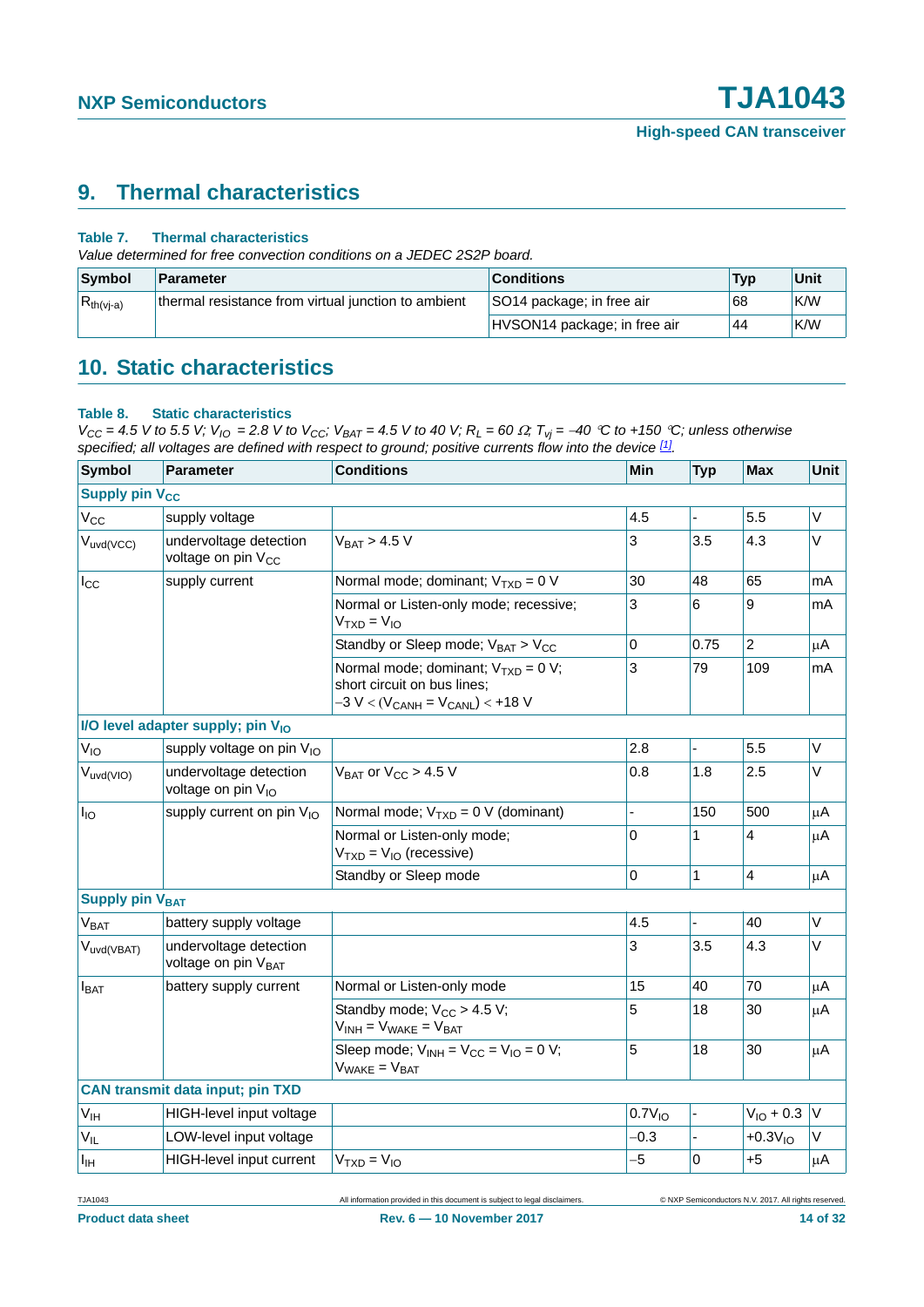#### **Table 8. Static characteristics** *…continued*

 $V_{CC}$  = 4.5 V to 5.5 V;  $V_{IO}$  = 2.8 V to  $V_{CC}$ ;  $V_{BAT}$  = 4.5 V to 40 V;  $R_L$  = 60  $\Omega$ ;  $T_{Vj}$  = -40 °C to +150 °C; unless otherwise *specified; all voltages are defined with respect to ground; positive currents flow into the device [1].*

| <b>Symbol</b>            | <b>Parameter</b>                                     | <b>Conditions</b>                                                                                                                                           | Min                      | <b>Typ</b>               | <b>Max</b>           | Unit         |  |
|--------------------------|------------------------------------------------------|-------------------------------------------------------------------------------------------------------------------------------------------------------------|--------------------------|--------------------------|----------------------|--------------|--|
| $I_{\rm IL}$             | LOW-level input current                              | Normal mode; $V_{TXD} = 0 V$                                                                                                                                | $-300$                   | $-200$                   | $-30$                | μA           |  |
| $C_i$                    | input capacitance                                    | not tested                                                                                                                                                  |                          | 5                        | 10                   | рF           |  |
|                          | <b>CAN receive data output; pin RXD</b>              |                                                                                                                                                             |                          |                          |                      |              |  |
| $I_{OH}$                 | <b>HIGH-level output current</b>                     | $V_{RXD} = V_{10} - 0.4 V$ ; $V_{10} = V_{CC}$                                                                                                              | $-12$                    | $-6$                     | $-1$                 | mA           |  |
| $I_{OL}$                 | LOW-level output current                             | $V_{RXD} = 0.4 V$ ; $V_{TXD} = V_{IO}$ ; bus dominant                                                                                                       | 2                        | 6                        | 14                   | mA           |  |
|                          | Standby and enable control inputs; pins STB_N and EN |                                                                                                                                                             |                          |                          |                      |              |  |
| V <sub>IH</sub>          | HIGH-level input voltage                             |                                                                                                                                                             | $0.7V_{10}$              |                          | $V_{\text{IO}}$ +0.3 | $\mathsf{V}$ |  |
| $V_{IL}$                 | LOW-level input voltage                              |                                                                                                                                                             | $-0.3$                   |                          | 0.3V <sub>10</sub>   | V            |  |
| $I_{\text{IH}}$          | HIGH-level input current                             | $V_{\text{STB N}}$ or $V_{\text{EN}} \geq 0.7 V_{\text{IO}}$                                                                                                | 1                        | 4                        | 10                   | μA           |  |
| $I_{IL}$                 | LOW-level input current                              | $V_{STB N} = V_{EN} = 0 V$                                                                                                                                  | $-1$                     | 0                        | $+1$                 | μA           |  |
|                          | Error and power-on indication output; pin ERR_N      |                                                                                                                                                             |                          |                          |                      |              |  |
| $I_{OH}$                 | <b>HIGH-level output current</b>                     | $V_{ERR N} = V_{IO} - 0.4 V$ ; $V_{IO} = V_{CC}$                                                                                                            | $-50$                    | $-20$                    | $-4$                 | μA           |  |
| $I_{OL}$                 | LOW-level output current                             | $V_{ERR N} = 0.4 V$                                                                                                                                         | 0.1                      | 0.5                      | $\overline{a}$       | mA           |  |
|                          | Local wake-up input; pin WAKE                        |                                                                                                                                                             |                          |                          |                      |              |  |
| $I_{\text{IH}}$          | HIGH-level input current                             | $V_{\text{WAKE}} = V_{\text{BAT}} - 1.9 V$                                                                                                                  | $-10$                    | $-5$                     | $-1$                 | μA           |  |
| ΙL.                      | LOW-level input current                              | $V_{\text{WAKE}} = V_{\text{BAT}} - 3.1 V$                                                                                                                  | 1                        | 5                        | 10                   | μA           |  |
| $V_{th}$                 | threshold voltage                                    | $V_{STB N} = 0 V$                                                                                                                                           | $V_{BAT} - 3  V_{BAT} -$ | 2.5                      | $V_{BAT} - 2$        | V            |  |
| Inhibit output; pin INH  |                                                      |                                                                                                                                                             |                          |                          |                      |              |  |
| $\Delta V_H$             | HIGH-level voltage drop                              | $I_{INH} = -0.18$ mA                                                                                                                                        | 0                        | 0.25                     | 0.8                  | V            |  |
| $I_L$                    | leakage current                                      | Sleep mode                                                                                                                                                  | $-2$                     | 0                        | $+2$                 | μA           |  |
|                          | <b>Bus lines; pins CANH and CANL</b>                 |                                                                                                                                                             |                          |                          |                      |              |  |
| $V_{O(dom)}$             | dominant output voltage                              | $VTXD = 0 V; t < tto(dom)TXD$                                                                                                                               |                          |                          |                      |              |  |
|                          |                                                      | pin CANH; $R_L = 50 \Omega$ to 65 $\Omega$                                                                                                                  | 2.75                     | 3.5                      | 4.5                  | V            |  |
|                          |                                                      | pin CANL; $R_L = 50 \Omega$ to 65 $\Omega$                                                                                                                  | 0.5                      | 1.5                      | 2.25                 | V            |  |
| V <sub>dom</sub> (TX)sym | transmitter dominant<br>voltage symmetry             | $V_{\text{dom(TX)sym}} = V_{\text{CC}} - V_{\text{CANH}} - V_{\text{CANL}}$                                                                                 | $-400$                   | $\overline{\phantom{a}}$ | $+400$               | mV           |  |
| V <sub>TXsym</sub>       | transmitter voltage<br>symmetry                      | $V_{TXsym} = V_{CANH} + V_{CANL}$ ; $C_{SPLIT} = 4.7$ nF;<br>$\boxed{2}$<br>$[3]$<br>$f_{TXD}$ = 250 kHz, 1 MHz and 2.5 MHz;<br>$V_{CC}$ = 4.75 V to 5.25 V | $0.9V_{CC}$              |                          | $1.1V_{CC}$          | V            |  |
| $V_{O(di)}$              | differential output voltage                          | dominant; Normal mode; $V_{TXD} = 0 V$ ;<br>$t < t_{to (dom) TXD}$ ; V <sub>CC</sub> = 4.75 V to 5.25 V                                                     |                          |                          |                      |              |  |
|                          |                                                      | $R_L = 45 \Omega$ to 65 $\Omega$                                                                                                                            | 1.5                      | L                        | 3                    | V            |  |
|                          |                                                      | $R_L$ = 45 $\Omega$ to 70 $\Omega$                                                                                                                          | 1.5                      |                          | 3.3                  | V            |  |
|                          |                                                      | $R_L = 2240 \Omega$                                                                                                                                         | 1.5                      |                          | 5                    | V            |  |
|                          |                                                      | recessive; no load                                                                                                                                          |                          |                          |                      |              |  |
|                          |                                                      | Normal or Listen-only mode; $V_{TXD} = V_{IO}$                                                                                                              | $-50$                    |                          | $+50$                | mV           |  |
|                          |                                                      | Standby or Sleep mode                                                                                                                                       | $-0.2$                   |                          | $+0.2$               | V            |  |
| $V_{O(rec)}$             | recessive output voltage                             | recessive; no load                                                                                                                                          |                          |                          |                      |              |  |
|                          |                                                      | Normal or Listen-only mode; $V_{TXD} = V_{IO}$                                                                                                              | $\overline{a}$           | $0.5V_{CC}$              | 3                    | V            |  |
|                          |                                                      | Standby or Sleep mode                                                                                                                                       | $-0.1$                   | 0                        | $+0.1$               | V            |  |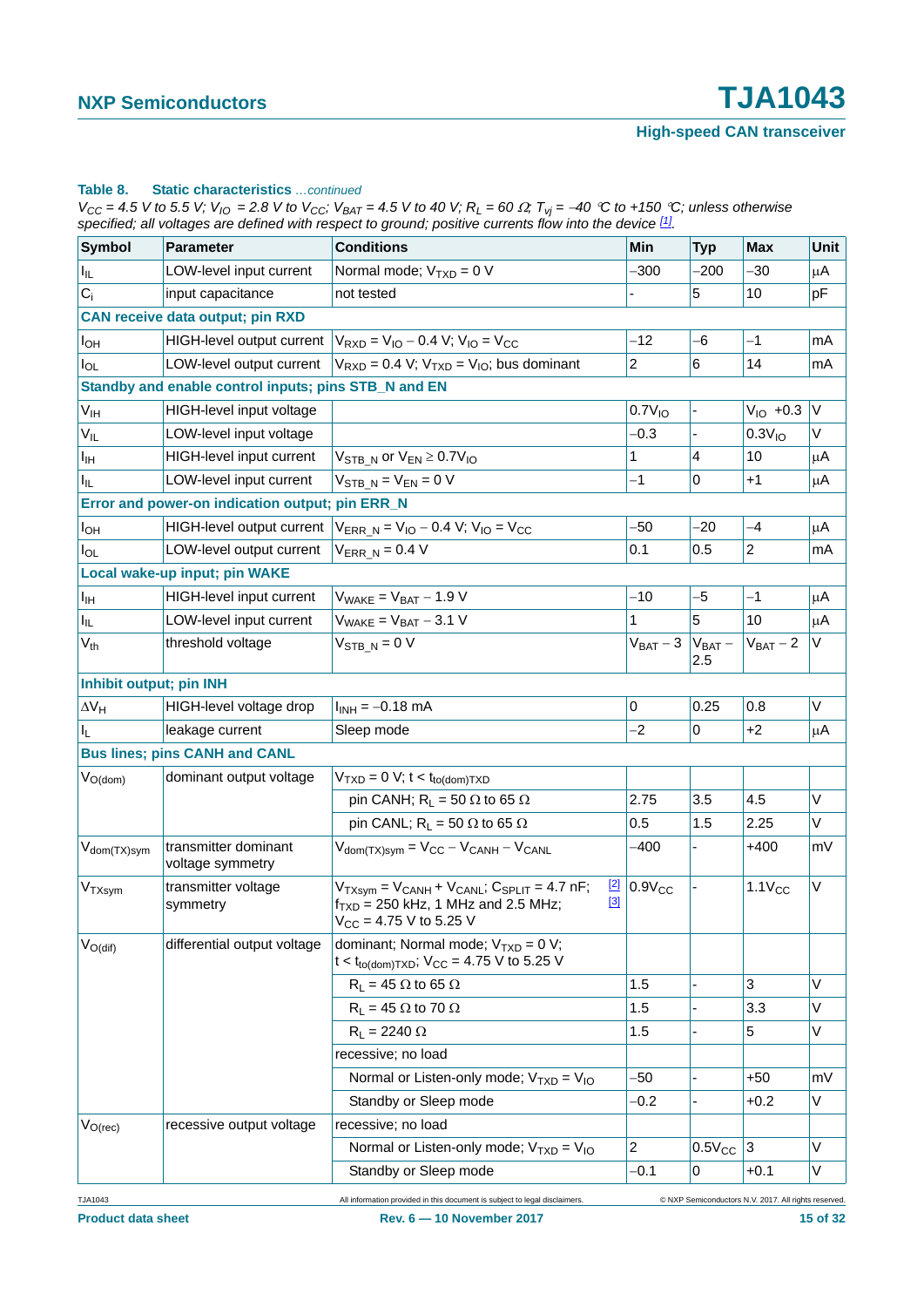#### **Table 8. Static characteristics** *…continued*

 $V_{CC}$  = 4.5 V to 5.5 V;  $V_{IO}$  = 2.8 V to  $V_{CC}$ ;  $V_{BAT}$  = 4.5 V to 40 V;  $R_L$  = 60  $\Omega$ ;  $T_{Vj}$  = -40 °C to +150 °C; unless otherwise *specified; all voltages are defined with respect to ground; positive currents flow into the device [1].*

| <b>Symbol</b>                               | <b>Parameter</b>                                   | <b>Conditions</b>                                                                                                                                          | <b>Min</b>              | <b>Typ</b>     | <b>Max</b>                                          | Unit        |
|---------------------------------------------|----------------------------------------------------|------------------------------------------------------------------------------------------------------------------------------------------------------------|-------------------------|----------------|-----------------------------------------------------|-------------|
| $I_{O(\rm sc)$ dom                          | dominant short-circuit                             | $V_{TXD} = 0$ V; t < t <sub>to(dom)TXD</sub> ; V <sub>CC</sub> = 5 V                                                                                       |                         |                |                                                     |             |
|                                             | output current                                     | pin CANH; $V_{CANH} = -15 V$ to +40 V                                                                                                                      | $-100$                  | $-70$          | -40                                                 | mA          |
|                                             |                                                    | pin CANL; $V_{CANL} = -15$ V to +40 V                                                                                                                      | 40                      | 70             | 100                                                 | mA          |
| $ I_{\mathrm{O}(\mathrm{sc})\mathrm{rec}} $ | recessive short-circuit<br>output current          | $-3$<br>Normal mode; $V_{TXD} = V_{IO}$ ;<br>$V_{CANH} = V_{CANL} = -27 V$ to +32 V                                                                        |                         |                | $+3$                                                | mA          |
| $V_{th(RX)dif}$                             | differential receiver<br>threshold voltage         | $-30 V \leq V_{CANL} \leq +30 V;$<br>–30 V ≤ V <sub>CANH</sub> ≤ +30 V                                                                                     |                         |                |                                                     |             |
|                                             |                                                    | Normal or Listen-only mode                                                                                                                                 | 0.5                     | 0.7            | 0.9                                                 | V           |
|                                             |                                                    | Standby or Sleep mode                                                                                                                                      | 0.4                     | 0.7            | 1.15                                                | V           |
| $V_{rec(RX)}$                               | receiver recessive<br>voltage                      | -30 V ≤ V <sub>CANL</sub> ≤ +30 V;<br>-30 V ≤ V <sub>CANH</sub> ≤ +30 V                                                                                    |                         |                |                                                     |             |
|                                             |                                                    | Normal or Listen-only mode                                                                                                                                 | $-4$                    | $\overline{a}$ | 0.5                                                 | V           |
|                                             |                                                    | Standby or Sleep mode                                                                                                                                      | $-4$                    |                | 0.4                                                 | V           |
| $V_{dom(RX)}$                               | receiver dominant voltage                          | -30 V ≤ V <sub>CANL</sub> ≤ +30 V;<br>-30 V ≤ V <sub>CANH</sub> ≤ +30 V                                                                                    |                         |                |                                                     |             |
|                                             |                                                    | Normal or Listen-only mode                                                                                                                                 | 0.9                     | ä,             | 9.0                                                 | V           |
|                                             |                                                    | Standby or Sleep mode                                                                                                                                      | 1.15                    |                | 9.0                                                 | V           |
| $V_{\text{hys}(RX)}$ dif                    | differential receiver<br>hysteresis voltage        | Normal or Listen-only mode;<br>–30 V ≤ V <sub>CANL</sub> ≤ +30 V;<br>–30 V ≤ V <sub>CANH</sub> ≤ +30 V                                                     | 50                      | 120            | 400                                                 | mV          |
| ΙL                                          | leakage current                                    | $V_{CC} = 0$ V; $V_{CANH} = V_{CANL} = 5$ V                                                                                                                | 100                     | 170            | 250                                                 | μA          |
|                                             |                                                    | $V_{BAT} = 0 V$ ; $V_{CANH} = V_{CANL} = 5 V$                                                                                                              | $-2$                    |                | $+2$                                                | μA          |
|                                             |                                                    | $V_{CC} = V_{IO} = V_{BAT} = 0$ V or<br>$V_{CC} = V_{IO} = V_{BAT}$ = shorted to ground via<br>47 k $\Omega$ ; V <sub>CANH</sub> = V <sub>CANL</sub> = 5 V | $-2$                    |                | $+2$                                                | μA          |
| $R_i$                                       | input resistance                                   | $-2$ V $\leq$ V <sub>CANL</sub> $\leq$ +7 V;<br>–2 V ≤ V <sub>CANH</sub> ≤ +7 V                                                                            | $2$ 9                   | 15             | 28                                                  | kΩ          |
| $\Delta R_i$                                | input resistance deviation                         | $\boxed{2}$<br>$0 V \leq V_{CANL} \leq +5 V;$<br>$0 V \leq V_{CANH} \leq +5 V$                                                                             | $-3$                    | 0              | $+3$                                                | $\%$        |
| $R_{i(dif)}$                                | differential input<br>resistance                   | [2]<br>$-2 V \leq V_{CANL} \leq +7 V;$<br>–2 V ≤ V <sub>CANH</sub> ≤ +7 V                                                                                  | 19                      | 30             | 52                                                  | $k\Omega$   |
| $ C_{i(cm)}$                                | common-mode input<br>capacitance                   | $VTXD = VCC$                                                                                                                                               | $\boxed{2}$ $\boxed{2}$ |                | 20                                                  | pF          |
| $C_{i(di)}$                                 | differential input<br>capacitance                  | $[2]$<br>$VTXD = VCC$                                                                                                                                      |                         |                | 10                                                  | pF          |
|                                             | <b>Common-mode stabilization output; pin SPLIT</b> |                                                                                                                                                            |                         |                |                                                     |             |
| $V_{\rm O}$                                 | output voltage                                     | Normal or Listen-only mode;<br>-500 μA < I <sub>SPLIT</sub> < 500 μA                                                                                       | $0.3V_{CC}$             |                | $0.5V_{CC}$ 0.7 $V_{CC}$                            | V           |
|                                             |                                                    | Normal or Listen-only mode $R_L = 1 M\Omega$                                                                                                               | $0.45V_{CC}$            |                | $0.5V_{CC}$ 0.55 $V_{CC}$                           | V           |
| $ I_L $                                     | leakage current                                    | Standby or Sleep mode;<br>$-58 V < V_{\rm SPLIT} < +58 V$                                                                                                  | $-3$                    | 0              | $+3$                                                | μA          |
| <b>Temperature detection</b>                |                                                    |                                                                                                                                                            |                         |                |                                                     |             |
| $T_{j(sd)}$                                 | shutdown junction<br>temperature                   | $[2]$                                                                                                                                                      |                         | 190            |                                                     | $^{\circ}C$ |
| TJA1043                                     |                                                    | All information provided in this document is subject to legal disclaimers                                                                                  |                         |                | C NXP Semiconductors N.V. 2017. All rights reserved |             |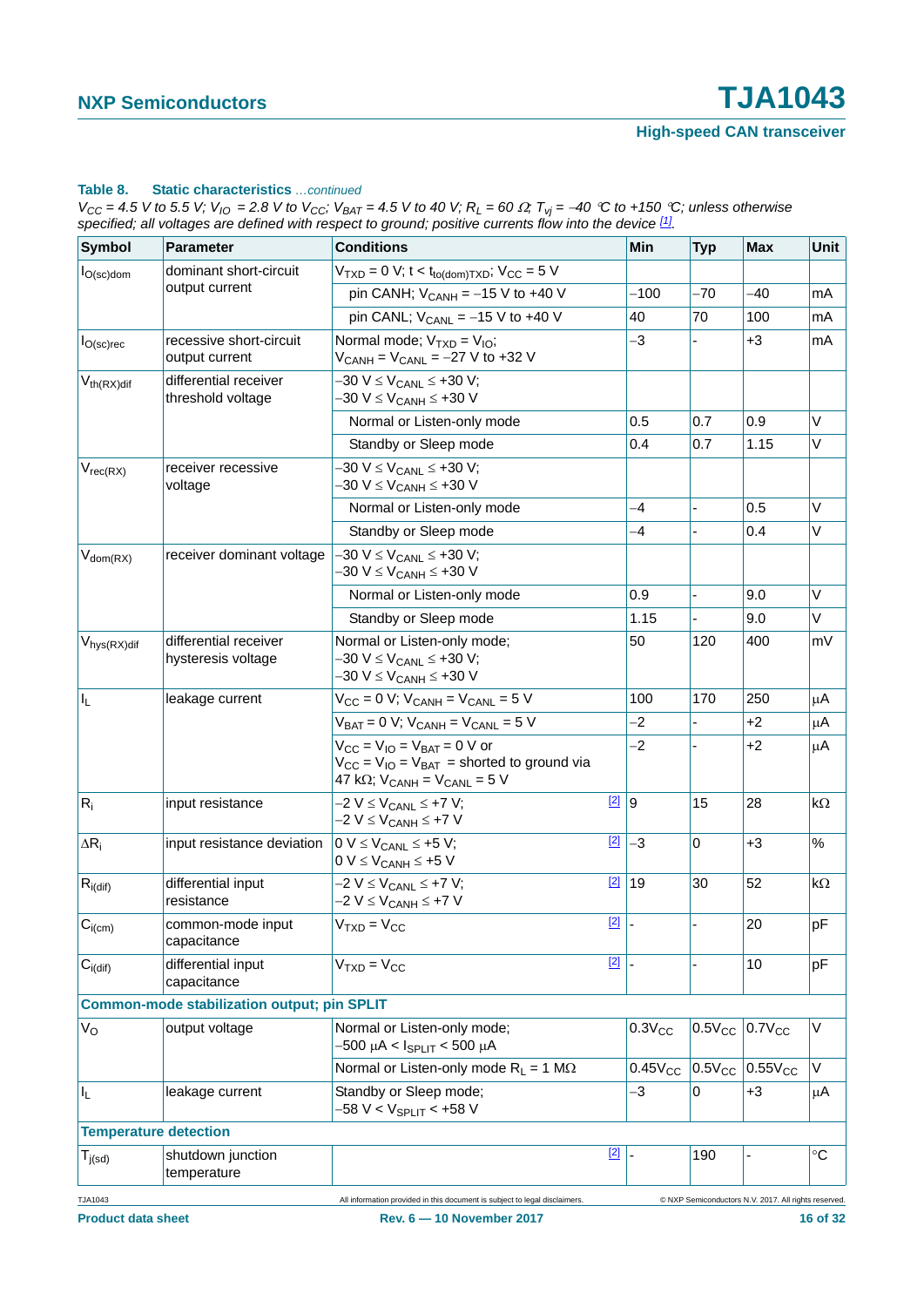- <span id="page-16-0"></span>[1] All parameters are guaranteed over the virtual junction temperature range by design. Factory testing uses correlated test conditions to cover the specified temperature and power supply voltage range.
- <span id="page-16-1"></span>[2] Not tested in production; guaranteed by design.
- <span id="page-16-2"></span>[3] The test circuit used to measure the bus output voltage symmetry (which includes  $C_{\text{SPI IT}}$ ) is shown in [Figure 12](#page-19-0).

### <span id="page-16-7"></span>**11. Dynamic characteristics**

#### <span id="page-16-6"></span>**Table 9. Dynamic characteristics;**

*V<sub>CC</sub>* = 4.5 *V* to 5.5 *V*;  $V_{10}$  = 2.8 *V* to  $V_{CC}$ ;  $V_{BAT}$  = 4.5 *V* to 40 *V*;  $R_L$  = 60  $\Omega$ ;  $T_{Vj}$  = -40 °C to +150 °C; unless otherwise *specified; all voltages are defined with respect to ground; positive currents flow into the device[\[1\]](#page-16-3).*

| <b>Symbol</b>                           | <b>Parameter</b>                     | <b>Conditions</b>                                                                | Min   | <b>Typ</b> | <b>Max</b>     | Unit |  |  |  |
|-----------------------------------------|--------------------------------------|----------------------------------------------------------------------------------|-------|------------|----------------|------|--|--|--|
| <b>Timing characteristics; Figure 7</b> |                                      |                                                                                  |       |            |                |      |  |  |  |
| t <sub>d</sub> (TXD-busdom)             | delay time from TXD to bus dominant  | Normal mode                                                                      |       | 70         | L,             | ns   |  |  |  |
| t <sub>d</sub> (TXD-busrec)             | delay time from TXD to bus recessive | Normal mode                                                                      |       | 90         | ä,             | ns   |  |  |  |
| t <sub>d</sub> (busdom-RXD)             | delay time from bus dominant to RXD  | Normal or Listen-only mode                                                       |       | 60         |                | ns   |  |  |  |
| $t_{d(busrec-RXD)}$                     | delay time from bus recessive to RXD | Normal or Listen-only mode                                                       |       | 70         |                | ns   |  |  |  |
| $t_{d(TXDL-RXDL)}$                      | delay time from TXD LOW to RXD LOW   | Normal mode                                                                      | 40    |            | 240            | ns   |  |  |  |
| t <sub>d</sub> (TXDH-RXDH)              | delay time from TXD HIGH to RXD HIGH | Normal mode                                                                      | 40    | ÷,         | 240            | ns   |  |  |  |
| $t_{\text{det}(uv)}$                    | undervoltage detection time          |                                                                                  | 100   |            | 350            | ms   |  |  |  |
| $t_{rec(uv)}$                           | undervoltage recovery time           |                                                                                  | 1     |            | 5              | ms   |  |  |  |
| $t_{\text{bit(bus)}}$                   | transmitted recessive bit width      | $[2]$<br>$t_{\text{bit(TXD)}} = 500$ ns                                          | 435   |            | 530            | ns   |  |  |  |
|                                         |                                      | $[2]$<br>$t_{\text{bit(TXD)}} = 200$ ns                                          | 155   |            | 210            | ns   |  |  |  |
| $t_{\text{bit(RXD)}}$                   | bit time on pin RXD                  | $[2]$<br>$t_{\text{bit(TXD)}} = 500$ ns                                          | 400   |            | 550            | ns   |  |  |  |
|                                         |                                      | $[2]$<br>$t_{\text{bit(TXD)}} = 200$ ns                                          | 120   |            | 220            | ns   |  |  |  |
| $\Delta t_{rec}$                        | receiver timing symmetry             | $t_{\text{bit(TXD)}} = 500$ ns                                                   | $-65$ |            | $+40$          | ns   |  |  |  |
|                                         |                                      | $t_{\text{bit(TXD)}} = 200$ ns                                                   | -45   |            | $+15$          | ns   |  |  |  |
| $t_{to (dom)TXD}$                       | TXD dominant time-out time           | $[3]$<br>$VTXD = 0 V$                                                            | 0.4   | 0.6        | 1.5            | ms   |  |  |  |
| $t_{to (dom)bus}$                       | bus dominant time-out time           | $V_{O(dif)} > 0.9 V$                                                             | 0.4   | 0.6        | 1.5            | ms   |  |  |  |
| $t_h$                                   | hold time                            | from issuing go-to-sleep<br>command to entering Sleep<br>mode                    | 20    | 35         | 50             | μS   |  |  |  |
| t <sub>wake(busdom)</sub>               | bus dominant wake-up time            | Standby or Sleep mode;<br>$V_{BAT} = 12 V$                                       | 0.5   | 1.75       | 3              | μS   |  |  |  |
| $t_{\text{wake(busrec)}}$               | bus recessive wake-up time           | Standby or Sleep mode;<br>$V_{BAT} = 12 V$                                       | 0.5   | 1.75       | 3              | μS   |  |  |  |
| $t_{to(wake)bus}$                       | bus wake-up time-out time            |                                                                                  | 0.5   |            | $\overline{2}$ | ms   |  |  |  |
| t <sub>wake</sub>                       | wake-up time                         | in response to a falling or rising<br>edge on pin WAKE; Standby or<br>Sleep mode | 5     | 25         | 50             | μS   |  |  |  |

<span id="page-16-3"></span>[1] All parameters are guaranteed over the virtual junction temperature range by design. Factory testing uses correlated test conditions to cover the specified temperature and power supply voltage range.

<span id="page-16-4"></span>[2] See [Figure 8.](#page-17-1)

<span id="page-16-5"></span>[3] Minimum value of 0.8ms required according to SAE J2284; 0.3ms is allowed according to ISO11898-2:2016 for legacy devices.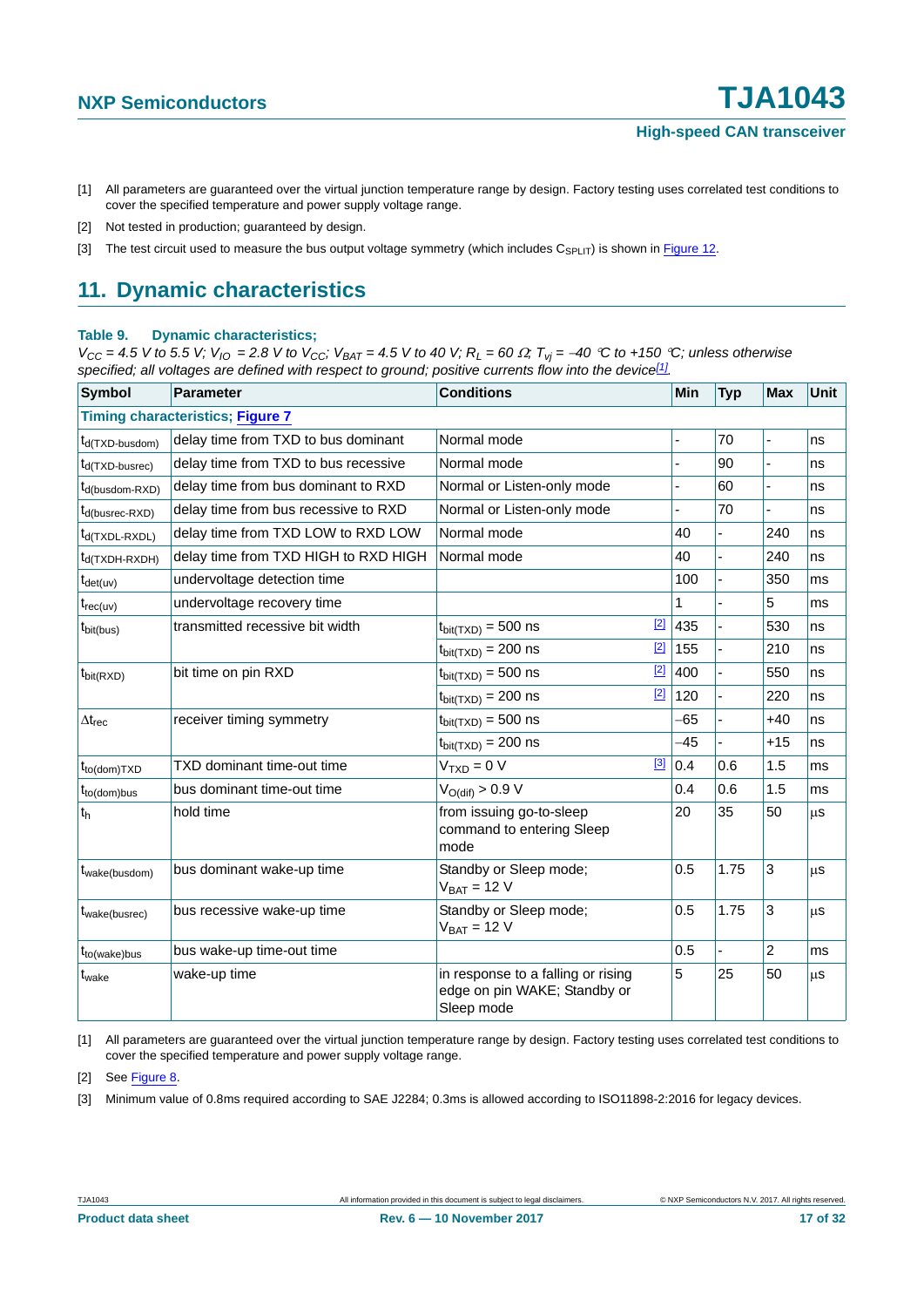# **NXP Semiconductors TJA1043**

**High-speed CAN transceiver**



<span id="page-17-0"></span>

<span id="page-17-1"></span>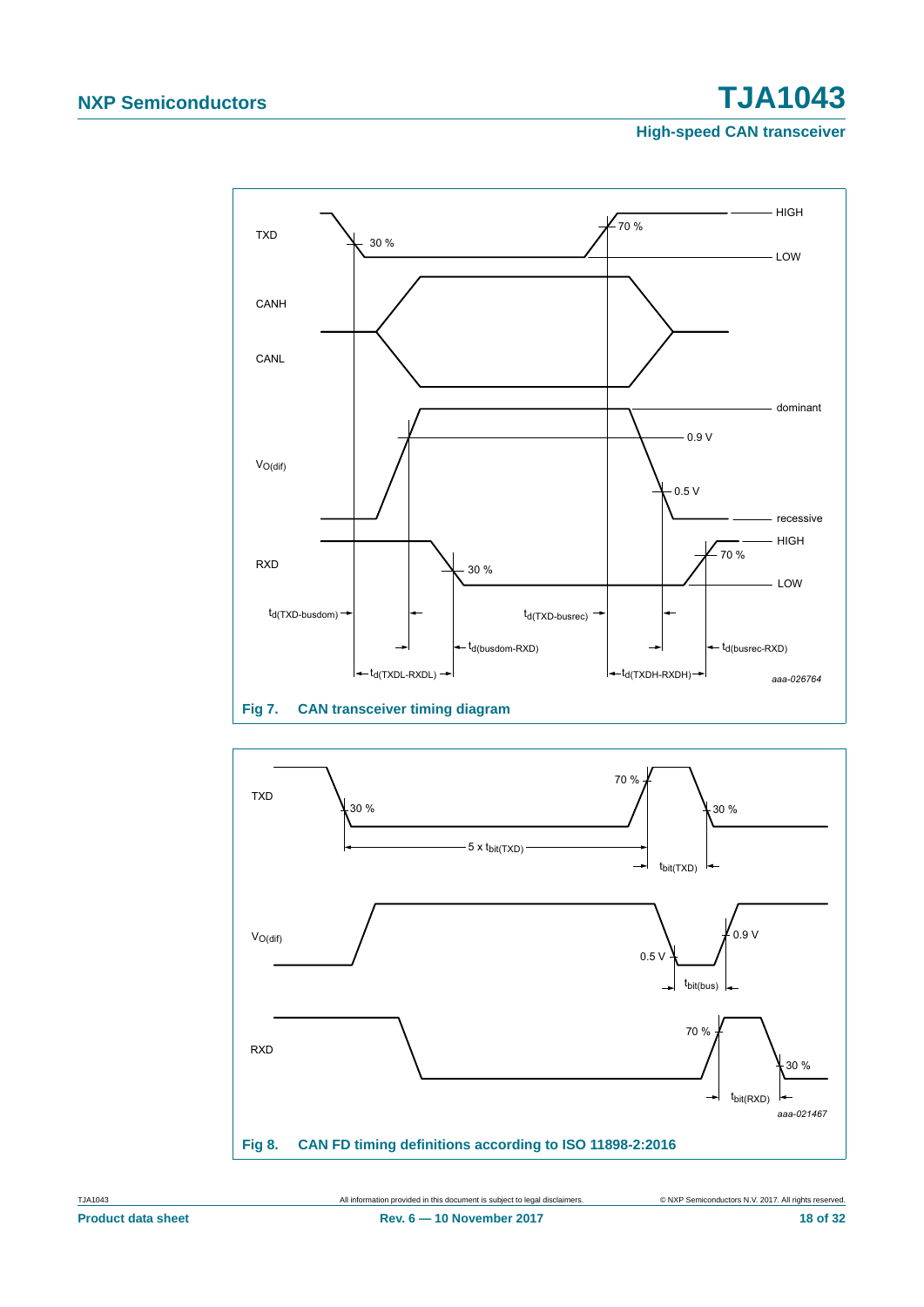**High-speed CAN transceiver**

## <span id="page-18-3"></span><span id="page-18-2"></span>**12. Application information**

### **12.1 Application diagram**



#### <span id="page-18-1"></span><span id="page-18-0"></span>**12.2 Application hints**

Further information on the application of the TJA1043 can be found in NXP application hints AH1014 '*Application Hints - Standalone high speed CAN transceiver TJA1042/TJA1043/TJA1048/TJA1051'.*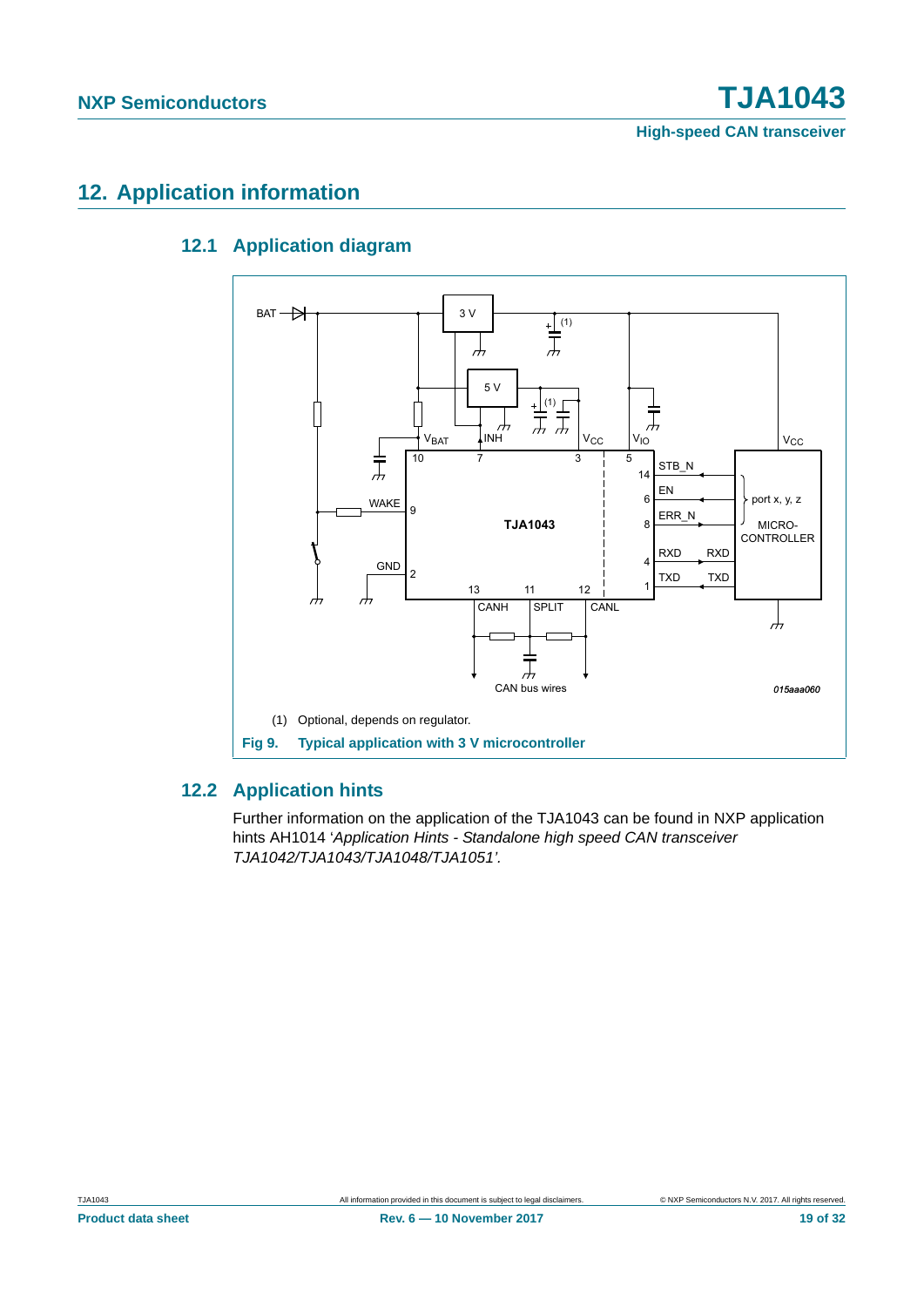**NXP Semiconductors TJA1043**

**High-speed CAN transceiver**

## <span id="page-19-1"></span>**13. Test information**





<span id="page-19-0"></span>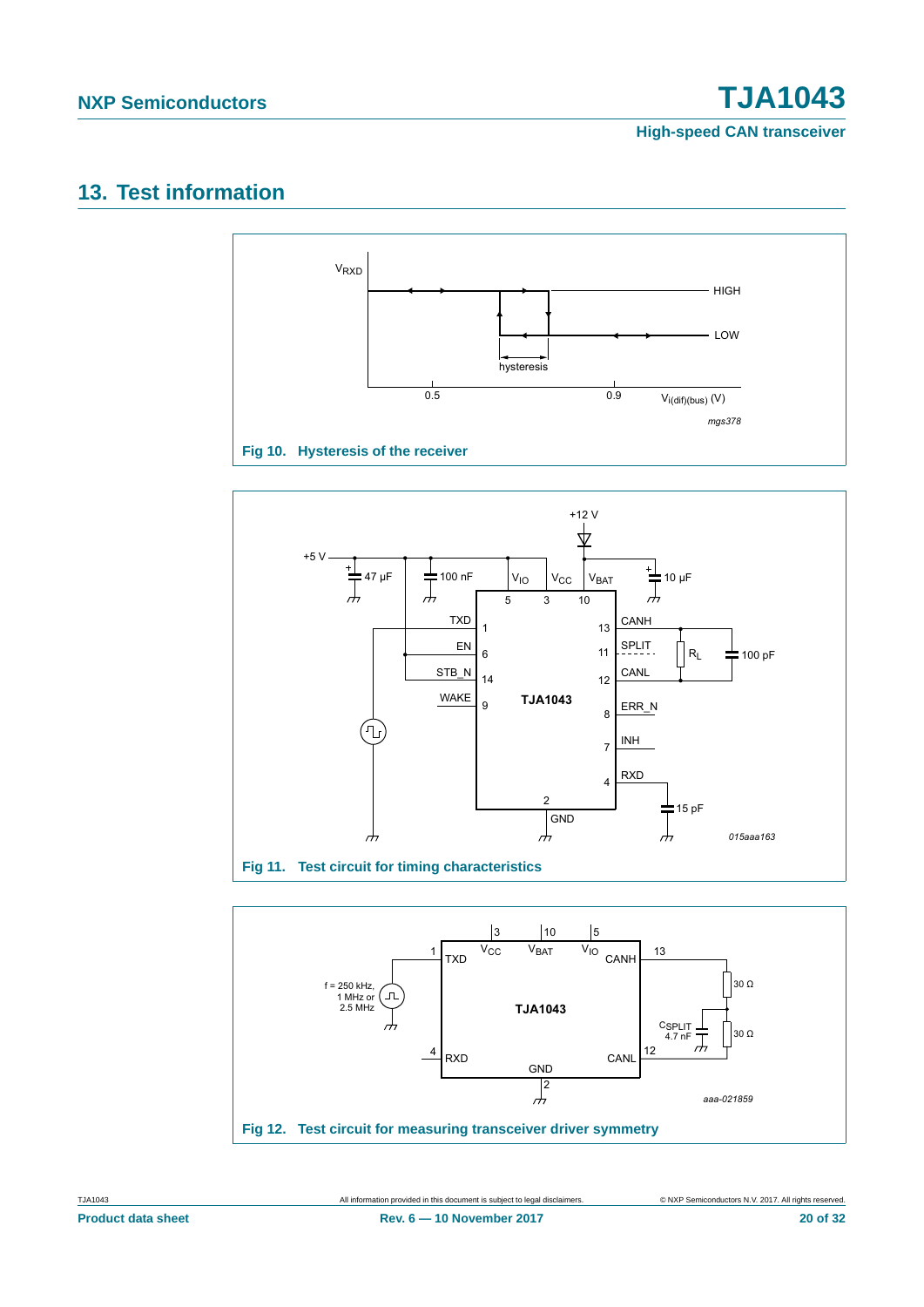### <span id="page-20-0"></span>**13.1 Quality information**

This product has been qualified in accordance with the Automotive Electronics Council (AEC) standard *Q100 Rev-G - Failure mechanism based stress test qualification for integrated circuits*, and is suitable for use in automotive applications.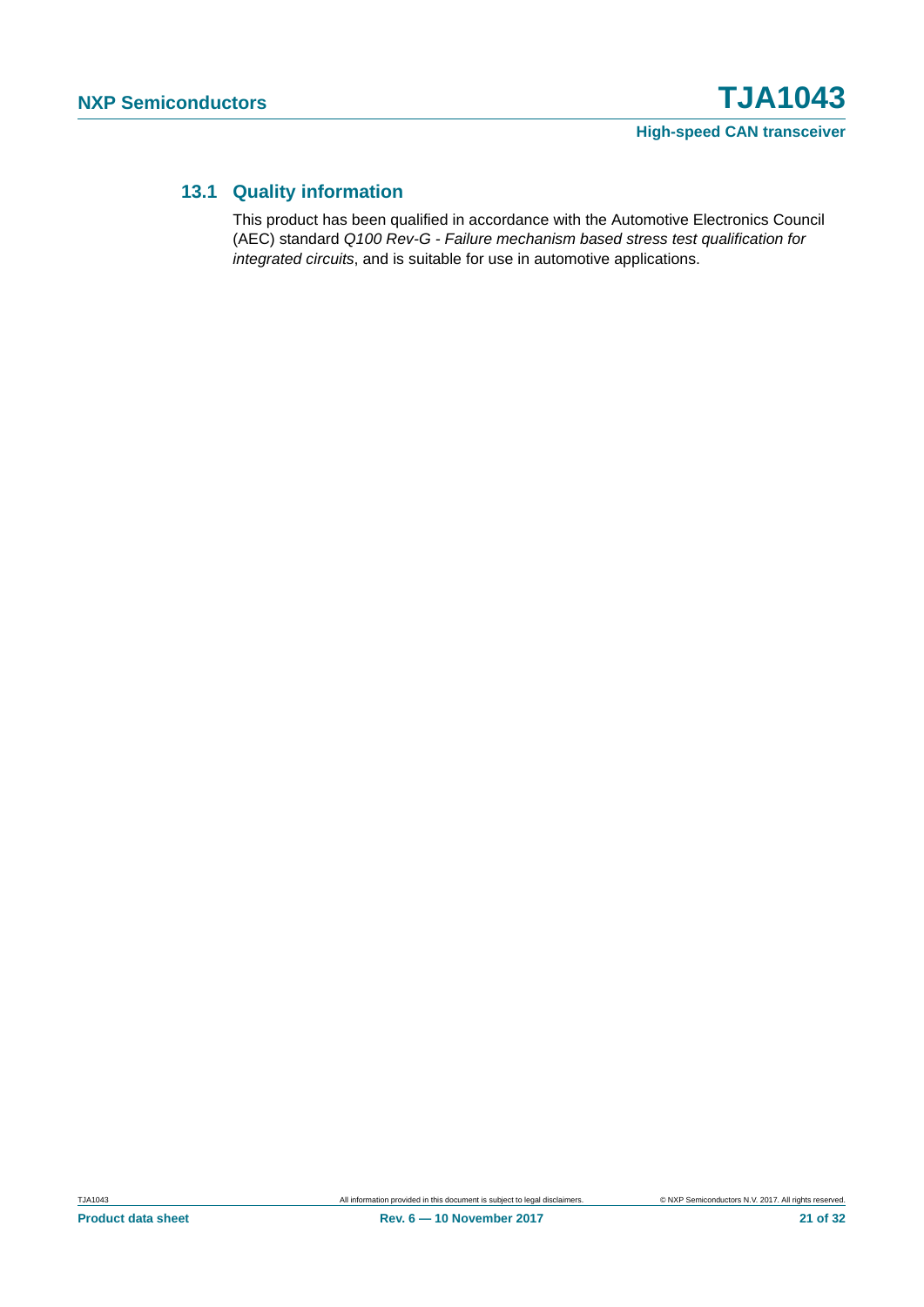**High-speed CAN transceiver**

### <span id="page-21-0"></span>**14. Package outline**



#### **Fig 13. Package outline SOT108-1 (SO14)**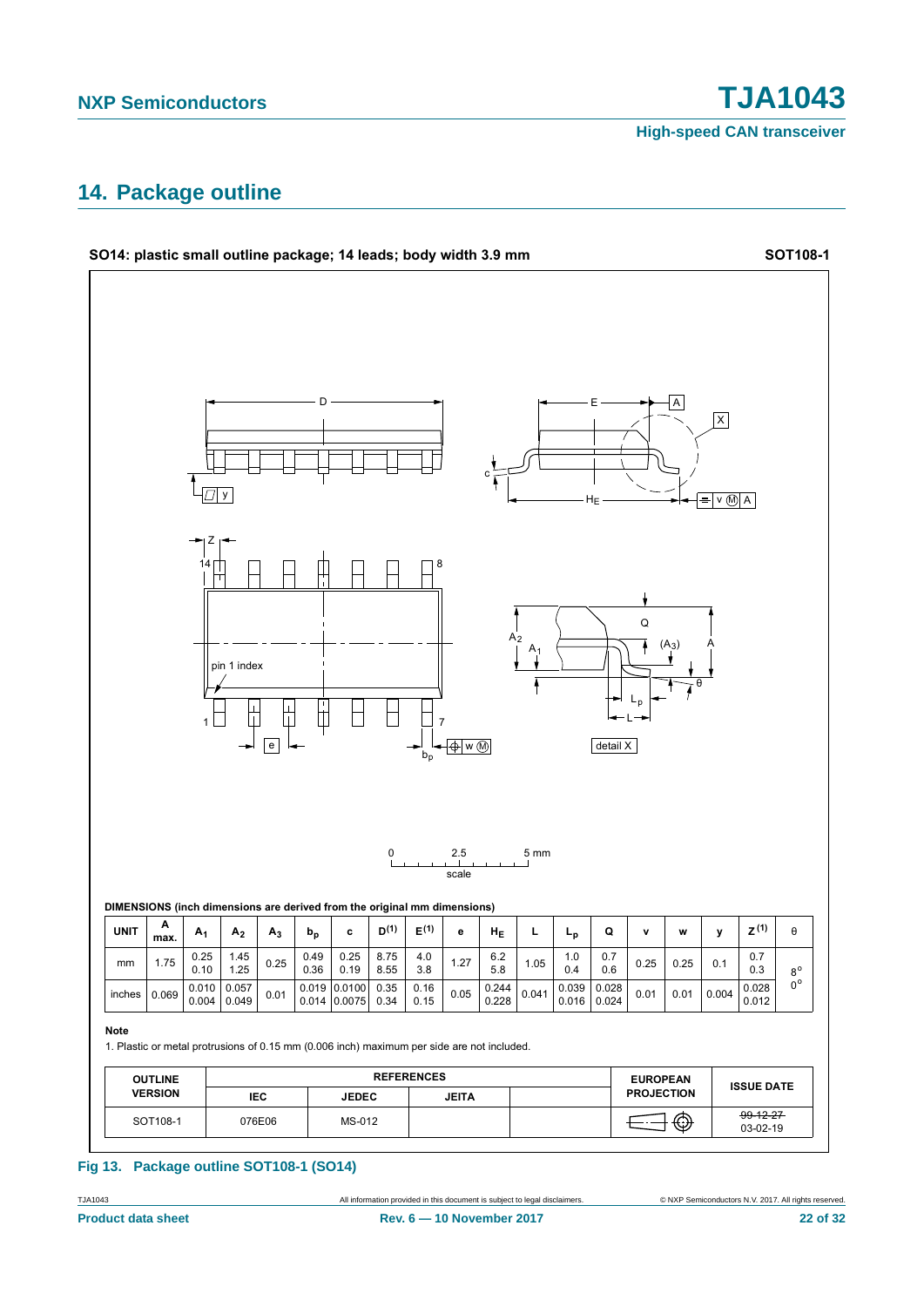

HVSON14: plastic, thermal enhanced very thin small outline package; no leads;

#### **Fig 14. Package outline SOT1086 (HVSON14)**

TJA1043 All information provided in this document is subject to legal disclaimers. © NXP Semiconductors N.V. 2017. All rights reserved.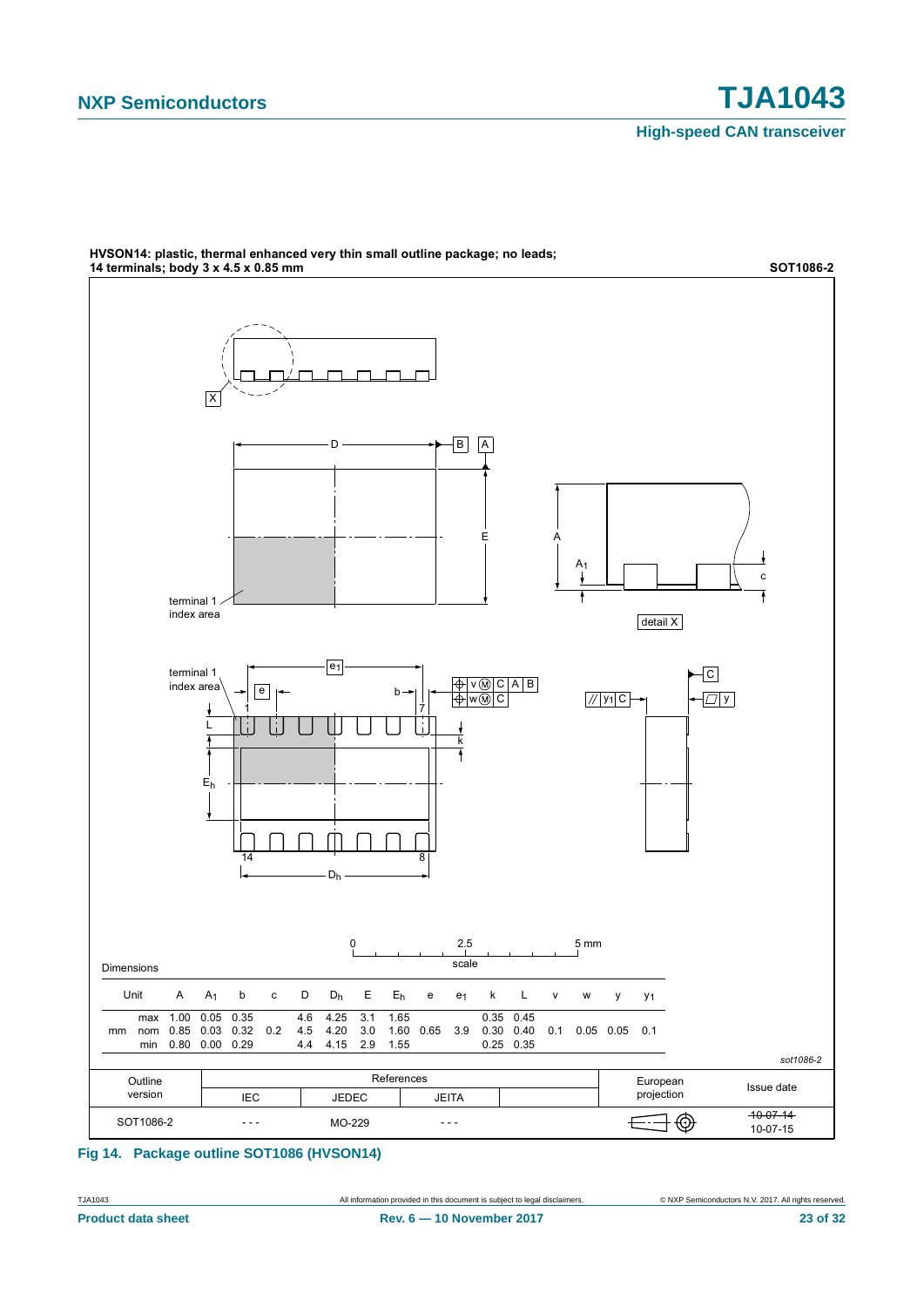### <span id="page-23-1"></span>**15. Handling information**

All input and output pins are protected against ElectroStatic Discharge (ESD) under normal handling. When handling ensure that the appropriate precautions are taken as described in *JESD625-A* or equivalent standards.

### <span id="page-23-0"></span>**16. Soldering of SMD packages**

This text provides a very brief insight into a complex technology. A more in-depth account of soldering ICs can be found in Application Note *AN10365 "Surface mount reflow soldering description"*.

#### <span id="page-23-2"></span>**16.1 Introduction to soldering**

Soldering is one of the most common methods through which packages are attached to Printed Circuit Boards (PCBs), to form electrical circuits. The soldered joint provides both the mechanical and the electrical connection. There is no single soldering method that is ideal for all IC packages. Wave soldering is often preferred when through-hole and Surface Mount Devices (SMDs) are mixed on one printed wiring board; however, it is not suitable for fine pitch SMDs. Reflow soldering is ideal for the small pitches and high densities that come with increased miniaturization.

#### <span id="page-23-3"></span>**16.2 Wave and reflow soldering**

Wave soldering is a joining technology in which the joints are made by solder coming from a standing wave of liquid solder. The wave soldering process is suitable for the following:

- **•** Through-hole components
- **•** Leaded or leadless SMDs, which are glued to the surface of the printed circuit board

Not all SMDs can be wave soldered. Packages with solder balls, and some leadless packages which have solder lands underneath the body, cannot be wave soldered. Also, leaded SMDs with leads having a pitch smaller than ~0.6 mm cannot be wave soldered, due to an increased probability of bridging.

The reflow soldering process involves applying solder paste to a board, followed by component placement and exposure to a temperature profile. Leaded packages, packages with solder balls, and leadless packages are all reflow solderable.

Key characteristics in both wave and reflow soldering are:

- **•** Board specifications, including the board finish, solder masks and vias
- **•** Package footprints, including solder thieves and orientation
- **•** The moisture sensitivity level of the packages
- **•** Package placement
- **•** Inspection and repair
- **•** Lead-free soldering versus SnPb soldering

#### <span id="page-23-4"></span>**16.3 Wave soldering**

Key characteristics in wave soldering are: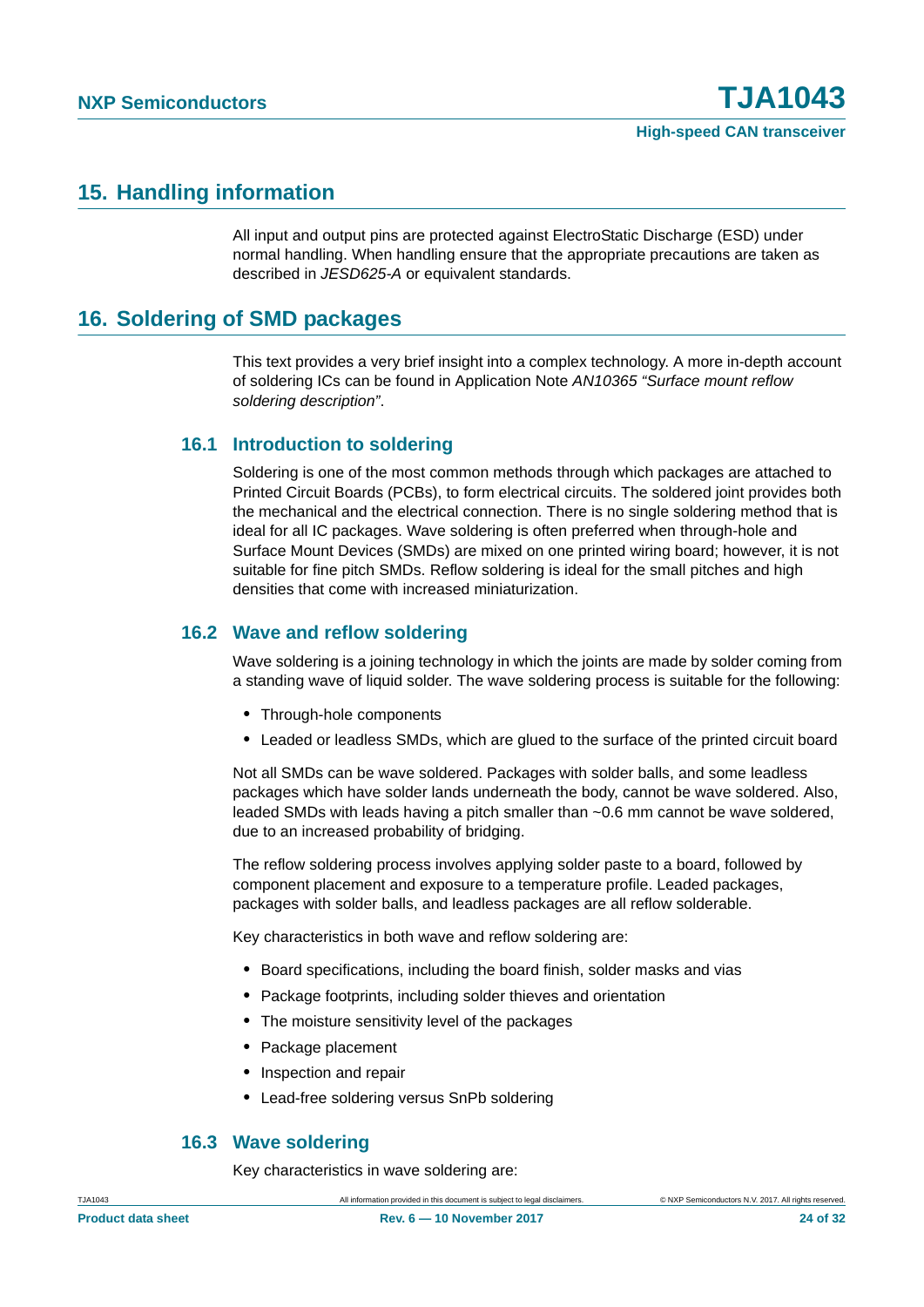- **•** Process issues, such as application of adhesive and flux, clinching of leads, board transport, the solder wave parameters, and the time during which components are exposed to the wave
- **•** Solder bath specifications, including temperature and impurities

#### <span id="page-24-2"></span>**16.4 Reflow soldering**

Key characteristics in reflow soldering are:

- **•** Lead-free versus SnPb soldering; note that a lead-free reflow process usually leads to higher minimum peak temperatures (see [Figure 15\)](#page-25-0) than a SnPb process, thus reducing the process window
- **•** Solder paste printing issues including smearing, release, and adjusting the process window for a mix of large and small components on one board
- **•** Reflow temperature profile; this profile includes preheat, reflow (in which the board is heated to the peak temperature) and cooling down. It is imperative that the peak temperature is high enough for the solder to make reliable solder joints (a solder paste characteristic). In addition, the peak temperature must be low enough that the packages and/or boards are not damaged. The peak temperature of the package depends on package thickness and volume and is classified in accordance with [Table 10](#page-24-0) and [11](#page-24-1)

#### <span id="page-24-0"></span>**Table 10. SnPb eutectic process (from J-STD-020D)**

| Package thickness (mm) | Package reflow temperature $(^\circ \text{C})$<br>Volume (mm <sup>3</sup> ) |            |  |
|------------------------|-----------------------------------------------------------------------------|------------|--|
|                        |                                                                             |            |  |
|                        | $ $ < 350                                                                   | $\geq 350$ |  |
| < 2.5                  | 235                                                                         | 220        |  |
| > 2.5                  | 220                                                                         | 220        |  |

#### <span id="page-24-1"></span>**Table 11. Lead-free process (from J-STD-020D)**

| Package thickness (mm) | Package reflow temperature $(^\circ \mathsf{C})$ |             |        |  |
|------------------------|--------------------------------------------------|-------------|--------|--|
|                        | Volume (mm <sup>3</sup> )                        |             |        |  |
|                        | < 350                                            | 350 to 2000 | > 2000 |  |
| $ $ < 1.6              | 260                                              | 260         | 260    |  |
| 1.6 to 2.5             | 260                                              | 250         | 245    |  |
| > 2.5                  | 250                                              | 245         | 245    |  |

Moisture sensitivity precautions, as indicated on the packing, must be respected at all times.

Studies have shown that small packages reach higher temperatures during reflow soldering, see [Figure 15](#page-25-0).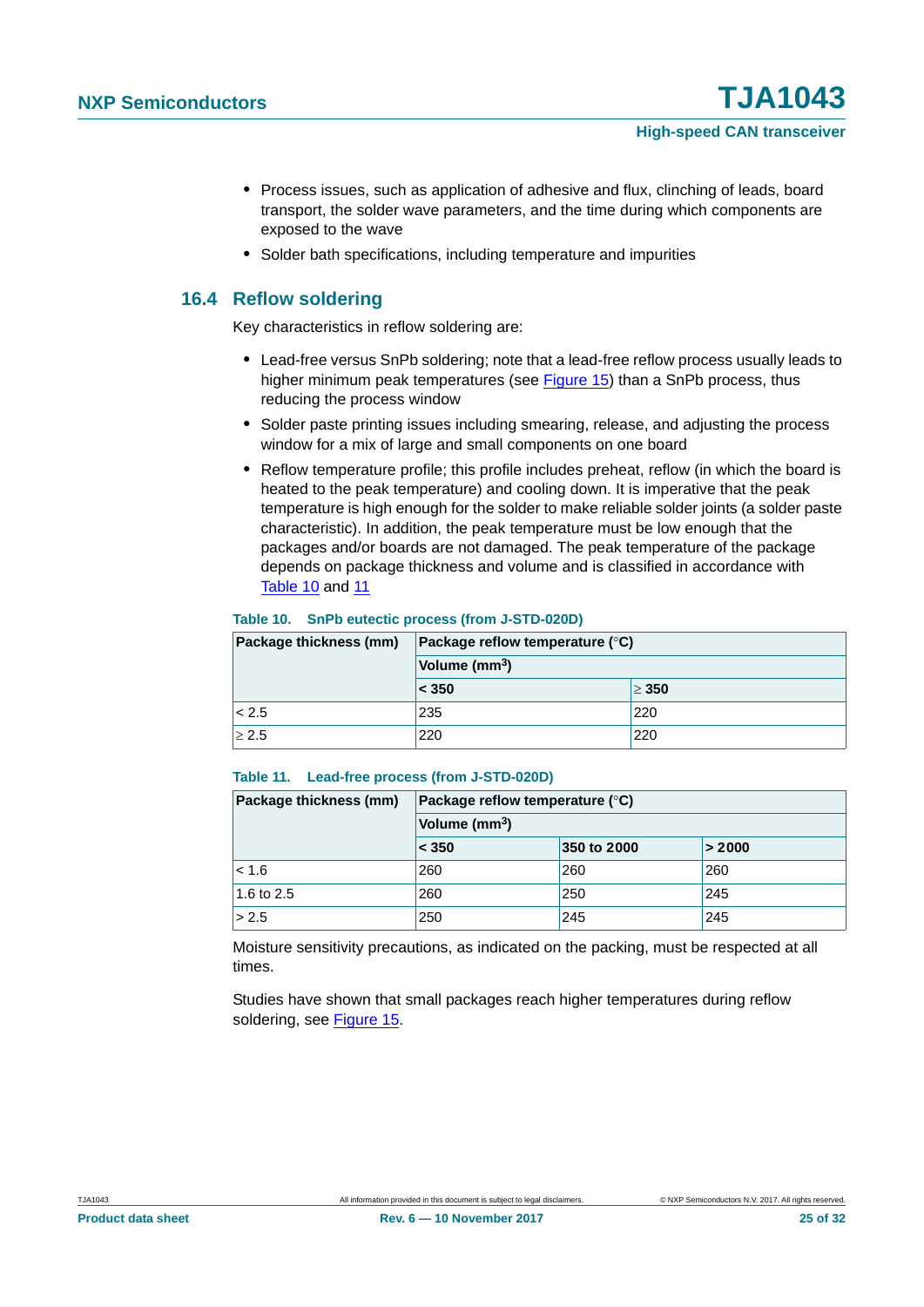**High-speed CAN transceiver**



<span id="page-25-0"></span>For further information on temperature profiles, refer to Application Note *AN10365 "Surface mount reflow soldering description"*.

## <span id="page-25-1"></span>**17. Soldering of HVSON packages**

[Section 16](#page-23-0) contains a brief introduction to the techniques most commonly used to solder Surface Mounted Devices (SMD). A more detailed discussion on soldering HVSON leadless package ICs can found in the following application notes:

- **•** *AN10365 'Surface mount reflow soldering description"*
- **•** *AN10366 "HVQFN application information"*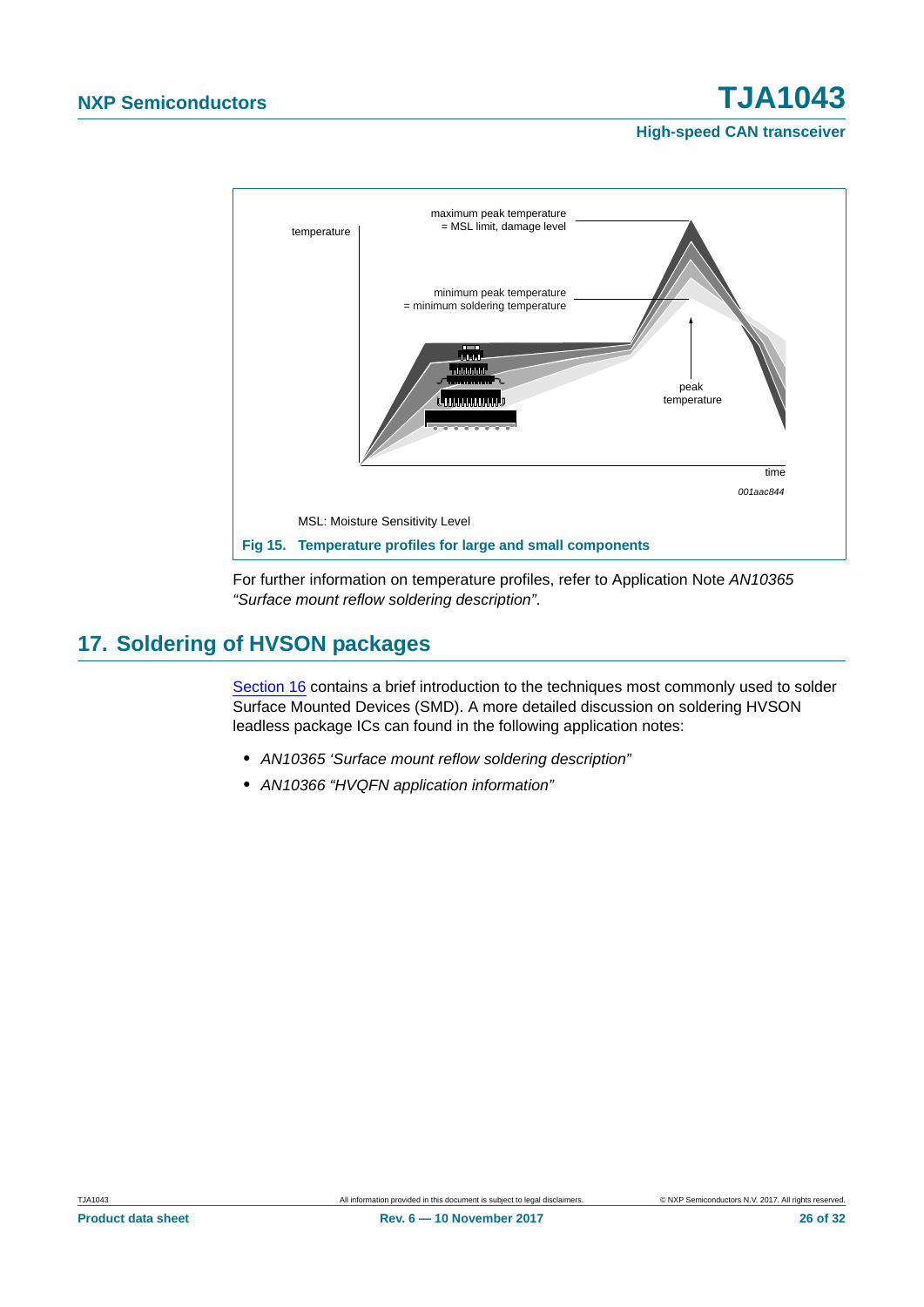# <span id="page-26-0"></span>**18. Appendix: ISO 11898-2:2016 parameter cross-reference list**

#### **Table 12. ISO 11898-2:2016 to NXP data sheet parameter conversion**

| ISO 11898-2:2016                                                                                                                                         |                             | <b>NXP data sheet</b> |                                                |  |
|----------------------------------------------------------------------------------------------------------------------------------------------------------|-----------------------------|-----------------------|------------------------------------------------|--|
| <b>Parameter</b>                                                                                                                                         | <b>Notation</b>             | <b>Symbol</b>         | <b>Parameter</b>                               |  |
| <b>HS-PMA dominant output characteristics</b>                                                                                                            |                             |                       |                                                |  |
| Single ended voltage on CAN_H                                                                                                                            | $V_{CAN_H}$                 | $V_{O(dom)}$          | dominant output voltage                        |  |
| Single ended voltage on CAN_L                                                                                                                            | $V_{CAN\_L}$                |                       |                                                |  |
| Differential voltage on normal bus load                                                                                                                  | $V_{\text{Diff}}$           | $V_{O(dif)}$          | differential output voltage                    |  |
| Differential voltage on effective resistance during arbitration                                                                                          |                             |                       |                                                |  |
| Optional: Differential voltage on extended bus load range                                                                                                |                             |                       |                                                |  |
| <b>HS-PMA driver symmetry</b>                                                                                                                            |                             |                       |                                                |  |
| Driver symmetry                                                                                                                                          | V <sub>SYM</sub>            | V <sub>TXsym</sub>    | transmitter voltage symmetry                   |  |
| <b>Maximum HS-PMA driver output current</b>                                                                                                              |                             |                       |                                                |  |
| Absolute current on CAN H                                                                                                                                | $I_{CAN_H}$                 | $I_{O(\text{sc})$ dom | dominant short-circuit output                  |  |
| Absolute current on CAN_L                                                                                                                                | $I_{CAN\_L}$                |                       | current                                        |  |
| HS-PMA recessive output characteristics, bus biasing active/inactive                                                                                     |                             |                       |                                                |  |
| Single ended output voltage on CAN_H                                                                                                                     | $V_{\mathsf{CAN\_H}}$       | $V_{O(rec)}$          | recessive output voltage                       |  |
| Single ended output voltage on CAN_L                                                                                                                     | $V_{CAN\_L}$                |                       |                                                |  |
| Differential output voltage                                                                                                                              | V <sub>Diff</sub>           | $V_{O(di)}$           | differential output voltage                    |  |
| <b>Optional HS-PMA transmit dominant timeout</b>                                                                                                         |                             |                       |                                                |  |
| Transmit dominant timeout, long                                                                                                                          | $t_{dom}$                   | $t_{to (dom)TXD}$     | TXD dominant time-out time                     |  |
| Transmit dominant timeout, short                                                                                                                         |                             |                       |                                                |  |
| HS-PMA static receiver input characteristics, bus biasing active/inactive                                                                                |                             |                       |                                                |  |
| Recessive state differential input voltage range                                                                                                         | V <sub>Diff</sub>           | $V_{th(RX)$ dif       | differential receiver threshold                |  |
| Dominant state differential input voltage range                                                                                                          |                             |                       | voltage                                        |  |
|                                                                                                                                                          |                             | $V_{rec(RX)}$         | receiver recessive voltage                     |  |
|                                                                                                                                                          |                             | $V_{dom(RX)}$         | receiver dominant voltage                      |  |
| HS-PMA receiver input resistance (matching)                                                                                                              |                             |                       |                                                |  |
| Differential internal resistance                                                                                                                         | $R_{Diff}$                  | $R_{i\text{(dif)}}$   | differential input resistance                  |  |
| Single ended internal resistance                                                                                                                         | $R_{CAN_H}$<br>$R_{CAN\_L}$ | $R_i$                 | input resistance                               |  |
| Matching of internal resistance                                                                                                                          | <b>MR</b>                   | $\Delta R_i$          | input resistance deviation                     |  |
| HS-PMA implementation loop delay requirement                                                                                                             |                             |                       |                                                |  |
| Loop delay                                                                                                                                               | $t_{Loop}$                  | $t_{d(TXDH-RXDH)}$    | delay time from TXD HIGH to<br><b>RXD HIGH</b> |  |
|                                                                                                                                                          |                             | $t_{d(TXDL-RXDL)}$    | delay time from TXD LOW to RXD<br><b>LOW</b>   |  |
| Optional HS-PMA implementation data signal timing requirements for use with bit rates above 1 Mbit/s up to<br>2 Mbit/s and above 2 Mbit/s up to 5 Mbit/s |                             |                       |                                                |  |
| Transmitted recessive bit width @ 2 Mbit/s / @ 5 Mbit/s,<br>intended                                                                                     | $t_{\text{Bit(Bus)}}$       | $t_{\text{bit(bus)}}$ | transmitted recessive bit width                |  |
| Received recessive bit width @ 2 Mbit/s / @ 5 Mbit/s                                                                                                     | $t_{\text{Bit(RXD)}}$       | $t_{\text{bit(RXD)}}$ | bit time on pin RXD                            |  |
| Receiver timing symmetry @ 2 Mbit/s / @ 5 Mbit/s                                                                                                         | $\Delta t_\mathsf{Rec}$     | $\Delta t_{rec}$      | receiver timing symmetry                       |  |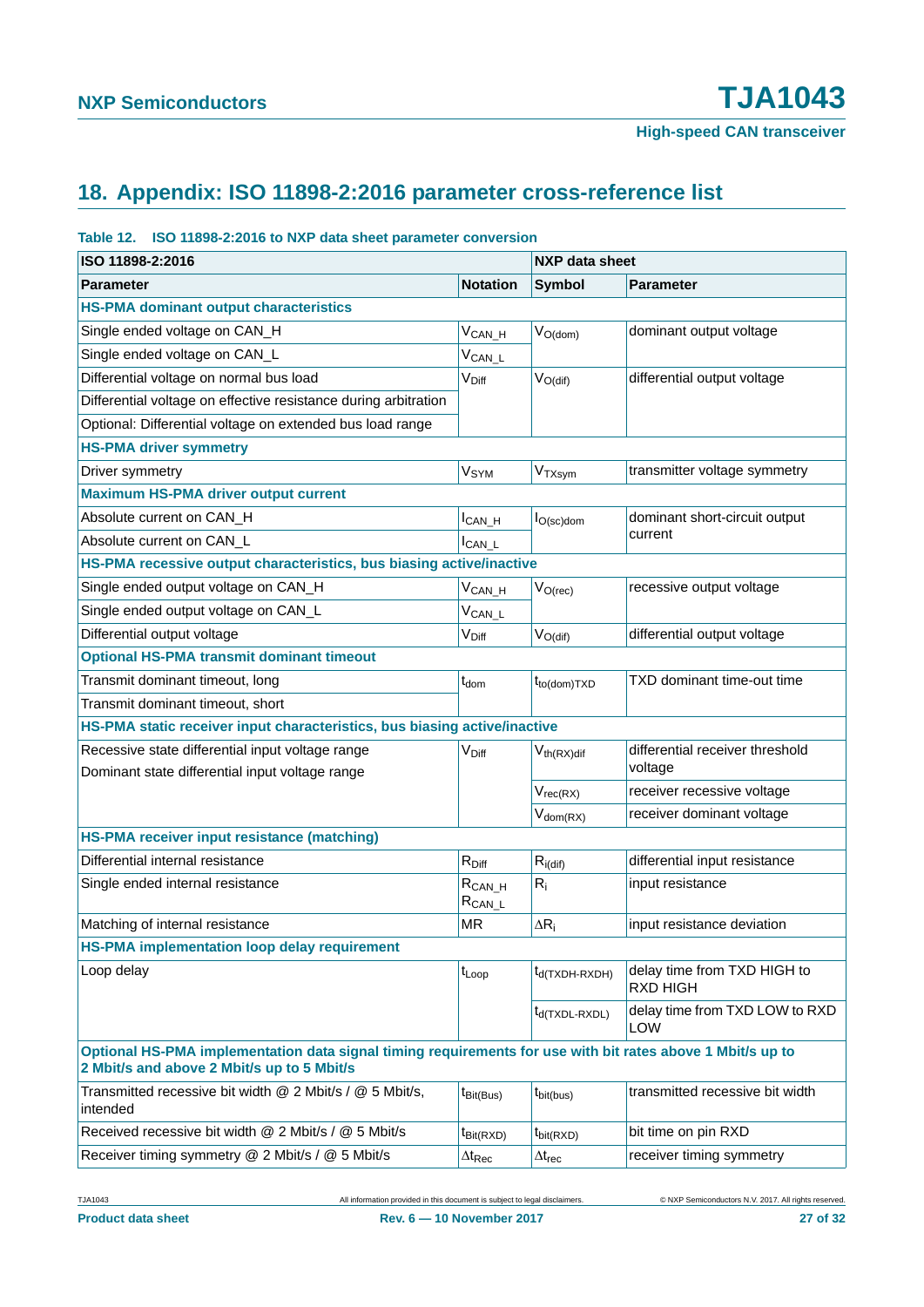| ISO 11898-2:2016                                                                        |                                     | NXP data sheet                |                                          |  |
|-----------------------------------------------------------------------------------------|-------------------------------------|-------------------------------|------------------------------------------|--|
| <b>Parameter</b>                                                                        | <b>Notation</b>                     | Symbol                        | <b>Parameter</b>                         |  |
| HS-PMA maximum ratings of V <sub>CAN_H</sub> , V <sub>CAN_L</sub> and V <sub>Diff</sub> |                                     |                               |                                          |  |
| Maximum rating V <sub>Diff</sub>                                                        | V <sub>Diff</sub>                   | $V_{(CANH\text{-}CANL)}$      | voltage between pin CANH and<br>pin CANL |  |
| General maximum rating $V_{CAN H}$ and $V_{CAN L}$                                      | $V_{CAN_H}$                         | $V_{x}$                       | voltage on pin x                         |  |
| Optional: Extended maximum rating VCAN_H and VCAN_L                                     | $V_{CAN\_L}$                        |                               |                                          |  |
| HS-PMA maximum leakage currents on CAN_H and CAN_L, unpowered                           |                                     |                               |                                          |  |
| Leakage current on CAN_H, CAN_L                                                         | I <sub>CAN</sub> H<br><b>ICAN L</b> | IL.                           | leakage current                          |  |
| <b>HS-PMA bus biasing control timings</b>                                               |                                     |                               |                                          |  |
| CAN activity filter time, long                                                          | <sup>t</sup> Filter                 | t <sub>wake(busdom)</sub> [1] | bus dominant wake-up time                |  |
| CAN activity filter time, short                                                         |                                     | t <sub>wake(busrec)</sub> [1] | bus recessive wake-up time               |  |
| Wake-up timeout, short                                                                  | t <sub>Wake</sub>                   | $t_{to(wake)bus}$             | bus wake-up time-out time                |  |
| Wake-up timeout, long                                                                   |                                     |                               |                                          |  |
| Timeout for bus inactivity                                                              | t <sub>Silence</sub>                | $t_{to(silence)}$             | bus silence time-out time                |  |
| Bus Bias reaction time                                                                  | t <sub>Bias</sub>                   | t <sub>d</sub> (busact-bias)  | delay time from bus active to bias       |  |

#### **Table 12. ISO 11898-2:2016 to NXP data sheet parameter conversion**

<span id="page-27-0"></span> $[1]$   $t$ <sub>fltr(wake)bus</sub> - bus wake-up filter time, in devices with basic wake-up functionality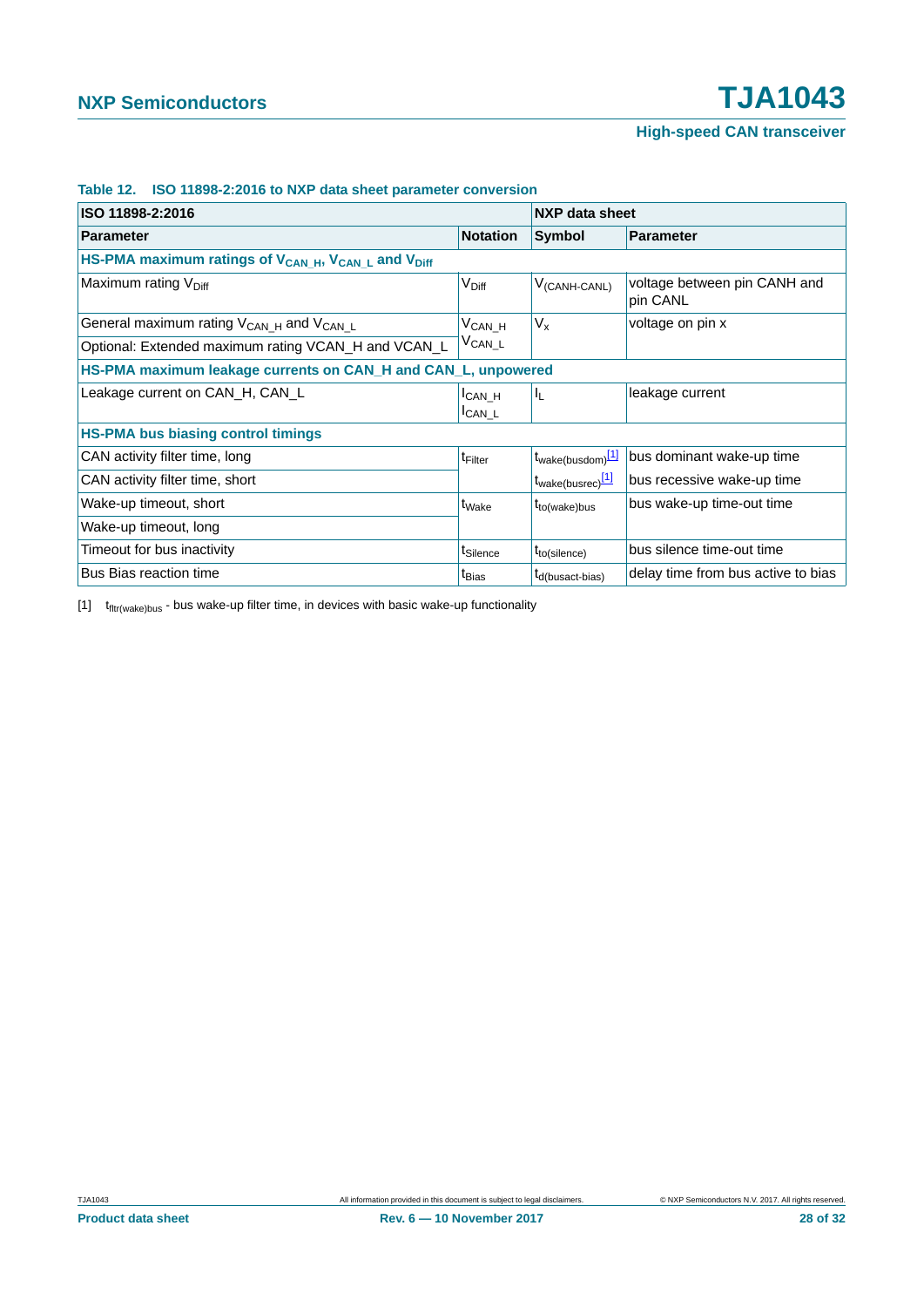# <span id="page-28-0"></span>**19. Revision history**

| <b>Table 13. Revision history</b> |                                                                                                                                                                                                                                                                                                                                                                                                                                                                                                                                                     |                                             |                      |                   |  |  |
|-----------------------------------|-----------------------------------------------------------------------------------------------------------------------------------------------------------------------------------------------------------------------------------------------------------------------------------------------------------------------------------------------------------------------------------------------------------------------------------------------------------------------------------------------------------------------------------------------------|---------------------------------------------|----------------------|-------------------|--|--|
| Document ID                       | Release date                                                                                                                                                                                                                                                                                                                                                                                                                                                                                                                                        | Data sheet status                           | <b>Change notice</b> | <b>Supersedes</b> |  |  |
| TJA1043 v.6.01                    | 20171110                                                                                                                                                                                                                                                                                                                                                                                                                                                                                                                                            | Product data sheet                          |                      | TJA1043 v.5.01    |  |  |
| Modifications:                    | Updated to comply with ISO 11898-2:2016 and SAE J22884-1 through SAE J2284-5 specifications:                                                                                                                                                                                                                                                                                                                                                                                                                                                        |                                             |                      |                   |  |  |
|                                   | Section 1: text amended (2nd last paragraph)                                                                                                                                                                                                                                                                                                                                                                                                                                                                                                        |                                             |                      |                   |  |  |
|                                   | Section 2.1: text amended (1st entry)                                                                                                                                                                                                                                                                                                                                                                                                                                                                                                               |                                             |                      |                   |  |  |
|                                   |                                                                                                                                                                                                                                                                                                                                                                                                                                                                                                                                                     | Section 7.2.5: text amended (1st paragraph) |                      |                   |  |  |
|                                   | Table 8: conditions added to parameters $R_i$ , $\Delta R_i$ and $R_{i(dif)}$ ; values/conditions changed for<br>parameters I <sub>CC</sub> , V <sub>O(dif)</sub> , V <sub>O(rec)</sub> , I <sub>O(sc)dom</sub> , V <sub>rec(RX)</sub> , V <sub>dom(RX)</sub> , V <sub>TXsym</sub><br>Table 8: Additional measurements taken at $f_{TXD}$ = 1 MHz and 2.5 MHz for parameter $V_{TXsym}$ ; see<br>Figure 12<br>Table 9: Table note 3 added<br>Figure 8: title changed<br>Amended Figure 7, Figure 9 and Figure 12<br>Section 12.2: reference updated |                                             |                      |                   |  |  |
| TJA1043 v.5.01                    | 20160523                                                                                                                                                                                                                                                                                                                                                                                                                                                                                                                                            | Product data sheet                          |                      | TJA1043 v.4       |  |  |
| TJA1043 v.4                       | 20150119                                                                                                                                                                                                                                                                                                                                                                                                                                                                                                                                            | Product data sheet                          |                      | TJA1043 v.3       |  |  |
| TJA1043 v.3                       | 20130424                                                                                                                                                                                                                                                                                                                                                                                                                                                                                                                                            | Product data sheet                          |                      | TJA1043 v.2       |  |  |
| TJA1043 v.2                       | 20110620                                                                                                                                                                                                                                                                                                                                                                                                                                                                                                                                            | Product data sheet                          |                      | TJA1043 v.1       |  |  |
| TJA1043 v.1                       | 20100330                                                                                                                                                                                                                                                                                                                                                                                                                                                                                                                                            | Product data sheet                          |                      |                   |  |  |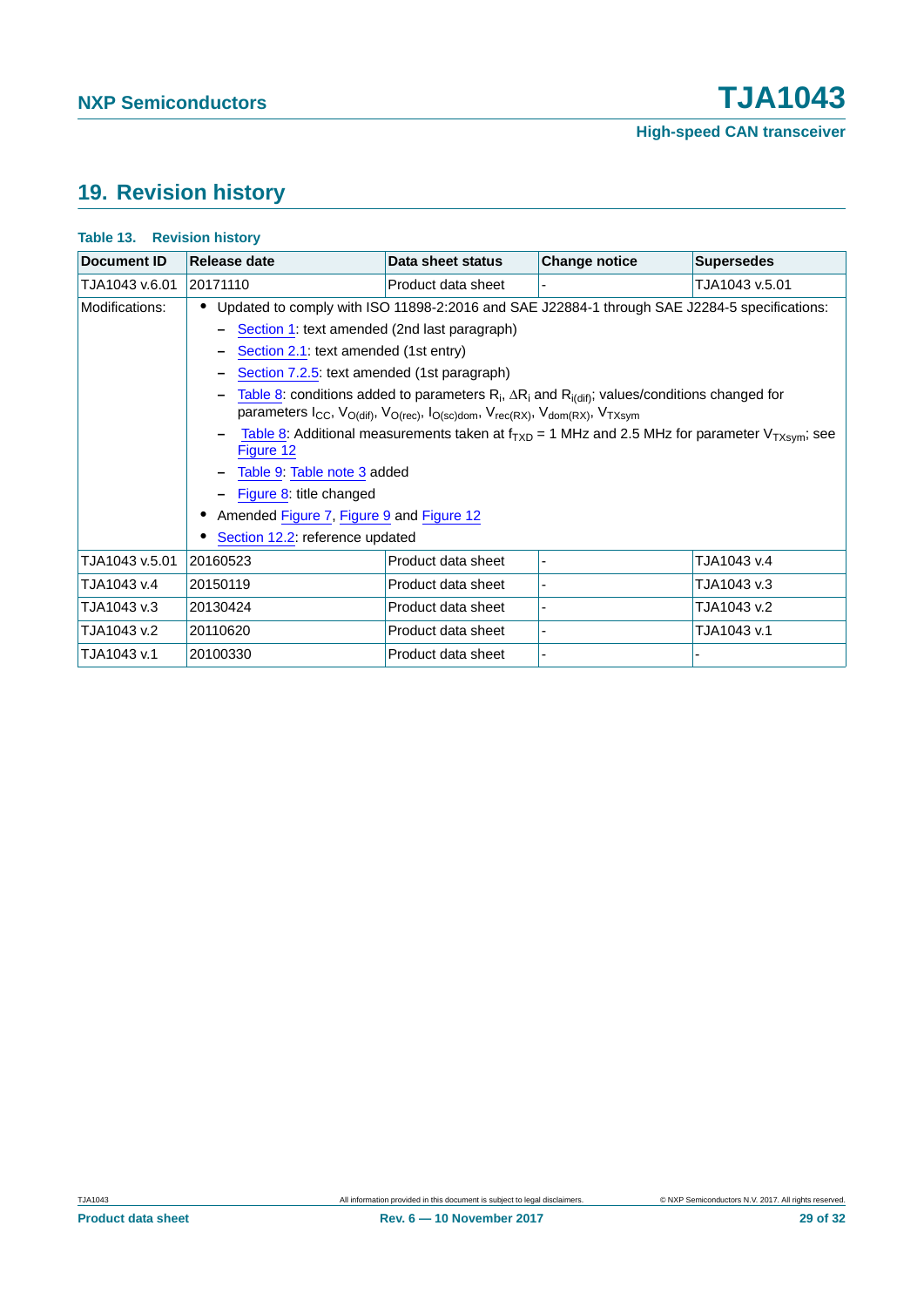### <span id="page-29-3"></span>**20. Legal information**

#### <span id="page-29-4"></span>**20.1 Data sheet status**

| Document status <sup>[1][2]</sup> | <b>Product status</b> <sup>[3]</sup> | <b>Definition</b>                                                                     |
|-----------------------------------|--------------------------------------|---------------------------------------------------------------------------------------|
| Objective [short] data sheet      | Development                          | This document contains data from the objective specification for product development. |
| Preliminary [short] data sheet    | Qualification                        | This document contains data from the preliminary specification.                       |
| Product [short] data sheet        | Production                           | This document contains the product specification.                                     |

<span id="page-29-0"></span>[1] Please consult the most recently issued document before initiating or completing a design.

<span id="page-29-1"></span>[2] The term 'short data sheet' is explained in section "Definitions".

<span id="page-29-2"></span>[3] The product status of device(s) described in this document may have changed since this document was published and may differ in case of multiple devices. The latest product status<br>information is available on the Intern

#### <span id="page-29-5"></span>**20.2 Definitions**

**Draft —** The document is a draft version only. The content is still under internal review and subject to formal approval, which may result in modifications or additions. NXP Semiconductors does not give any representations or warranties as to the accuracy or completeness of information included herein and shall have no liability for the consequences of use of such information.

**Short data sheet —** A short data sheet is an extract from a full data sheet with the same product type number(s) and title. A short data sheet is intended for quick reference only and should not be relied upon to contain detailed and full information. For detailed and full information see the relevant full data sheet, which is available on request via the local NXP Semiconductors sales office. In case of any inconsistency or conflict with the short data sheet, the full data sheet shall prevail.

**Product specification —** The information and data provided in a Product data sheet shall define the specification of the product as agreed between NXP Semiconductors and its customer, unless NXP Semiconductors and customer have explicitly agreed otherwise in writing. In no event however, shall an agreement be valid in which the NXP Semiconductors product is deemed to offer functions and qualities beyond those described in the Product data sheet.

#### <span id="page-29-6"></span>**20.3 Disclaimers**

**Limited warranty and liability —** Information in this document is believed to be accurate and reliable. However, NXP Semiconductors does not give any representations or warranties, expressed or implied, as to the accuracy or completeness of such information and shall have no liability for the consequences of use of such information. NXP Semiconductors takes no responsibility for the content in this document if provided by an information source outside of NXP Semiconductors.

In no event shall NXP Semiconductors be liable for any indirect, incidental, punitive, special or consequential damages (including - without limitation - lost profits, lost savings, business interruption, costs related to the removal or replacement of any products or rework charges) whether or not such damages are based on tort (including negligence), warranty, breach of contract or any other legal theory.

Notwithstanding any damages that customer might incur for any reason whatsoever, NXP Semiconductors' aggregate and cumulative liability towards customer for the products described herein shall be limited in accordance with the *Terms and conditions of commercial sale* of NXP Semiconductors.

**Right to make changes —** NXP Semiconductors reserves the right to make changes to information published in this document, including without limitation specifications and product descriptions, at any time and without notice. This document supersedes and replaces all information supplied prior to the publication hereof.

**Suitability for use in automotive applications —** This NXP

Semiconductors product has been qualified for use in automotive applications. Unless otherwise agreed in writing, the product is not designed, authorized or warranted to be suitable for use in life support, life-critical or safety-critical systems or equipment, nor in applications where failure or malfunction of an NXP Semiconductors product can reasonably be expected to result in personal injury, death or severe property or environmental damage. NXP Semiconductors and its suppliers accept no liability for inclusion and/or use of NXP Semiconductors products in such equipment or applications and therefore such inclusion and/or use is at the customer's own risk.

**Applications —** Applications that are described herein for any of these products are for illustrative purposes only. NXP Semiconductors makes no representation or warranty that such applications will be suitable for the specified use without further testing or modification.

Customers are responsible for the design and operation of their applications and products using NXP Semiconductors products, and NXP Semiconductors accepts no liability for any assistance with applications or customer product design. It is customer's sole responsibility to determine whether the NXP Semiconductors product is suitable and fit for the customer's applications and products planned, as well as for the planned application and use of customer's third party customer(s). Customers should provide appropriate design and operating safeguards to minimize the risks associated with their applications and products.

NXP Semiconductors does not accept any liability related to any default, damage, costs or problem which is based on any weakness or default in the customer's applications or products, or the application or use by customer's third party customer(s). Customer is responsible for doing all necessary testing for the customer's applications and products using NXP Semiconductors products in order to avoid a default of the applications and the products or of the application or use by customer's third party customer(s). NXP does not accept any liability in this respect.

**Limiting values —** Stress above one or more limiting values (as defined in the Absolute Maximum Ratings System of IEC 60134) will cause permanent damage to the device. Limiting values are stress ratings only and (proper) operation of the device at these or any other conditions above those given in the Recommended operating conditions section (if present) or the Characteristics sections of this document is not warranted. Constant or repeated exposure to limiting values will permanently and irreversibly affect the quality and reliability of the device.

**Terms and conditions of commercial sale —** NXP Semiconductors products are sold subject to the general terms and conditions of commercial sale, as published at<http://www.nxp.com/profile/terms>, unless otherwise agreed in a valid written individual agreement. In case an individual agreement is concluded only the terms and conditions of the respective agreement shall apply. NXP Semiconductors hereby expressly objects to applying the customer's general terms and conditions with regard to the purchase of NXP Semiconductors products by customer.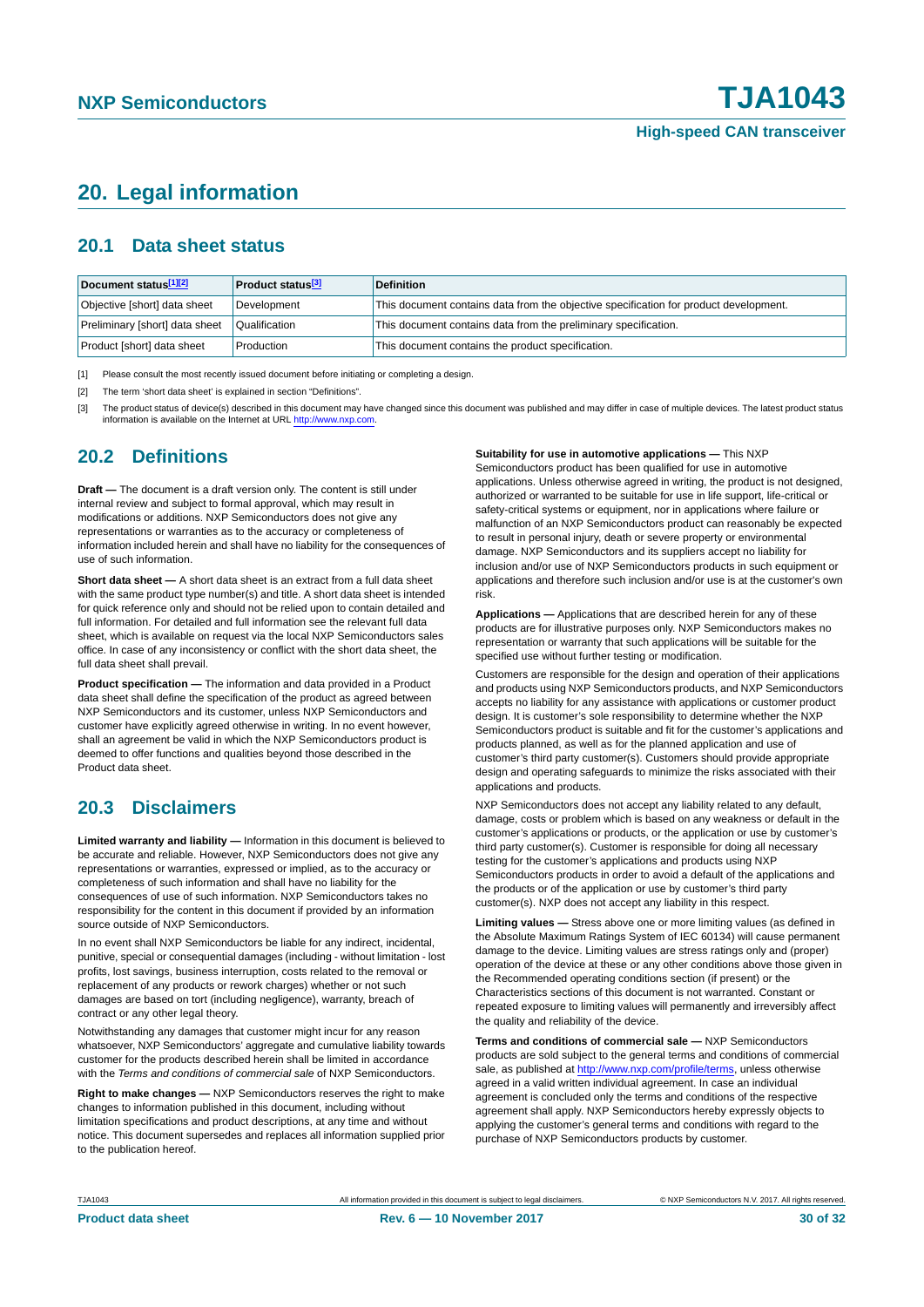#### **High-speed CAN transceiver**

**No offer to sell or license —** Nothing in this document may be interpreted or construed as an offer to sell products that is open for acceptance or the grant, conveyance or implication of any license under any copyrights, patents or other industrial or intellectual property rights.

**Export control —** This document as well as the item(s) described herein may be subject to export control regulations. Export might require a prior authorization from competent authorities.

**Quick reference data —** The Quick reference data is an extract of the product data given in the Limiting values and Characteristics sections of this document, and as such is not complete, exhaustive or legally binding.

### <span id="page-30-1"></span>**21. Contact information**

For more information, please visit: **http://www.nxp.com**

For sales office addresses, please send an email to: **salesaddresses@nxp.com**

**Translations —** A non-English (translated) version of a document is for reference only. The English version shall prevail in case of any discrepancy between the translated and English versions.

### <span id="page-30-0"></span>**20.4 Trademarks**

Notice: All referenced brands, product names, service names and trademarks are the property of their respective owners.